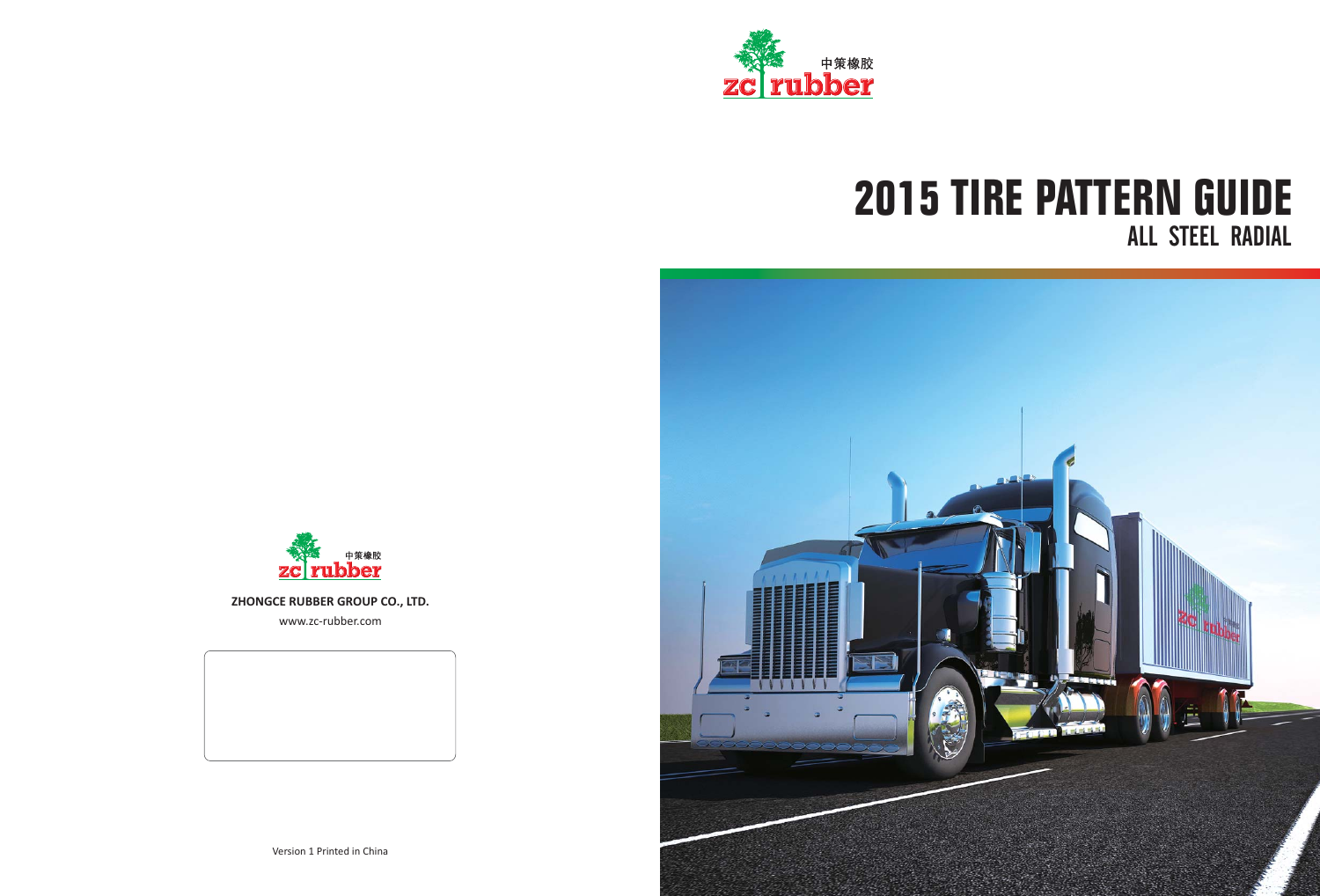| <b>AS668</b>                                    |                               |              | <b>AZ670</b>            |                               | <b>CR976A</b>   |                                    | <b>CR966</b>             | <b>CR960</b>                                                                         |                                                                | <b>AS678</b>                                         |            |                    | <b>CR989</b>                  | <b>CR931</b> |                                |                               | <b>AD713</b>    |                                    | <b>AD733</b>             | <b>AD751</b>                                                             |
|-------------------------------------------------|-------------------------------|--------------|-------------------------|-------------------------------|-----------------|------------------------------------|--------------------------|--------------------------------------------------------------------------------------|----------------------------------------------------------------|------------------------------------------------------|------------|--------------------|-------------------------------|--------------|--------------------------------|-------------------------------|-----------------|------------------------------------|--------------------------|--------------------------------------------------------------------------|
| Size                                            | Pattern                       | Rating       | <b>Service</b><br>Index | <b>Tread</b><br>Depth<br>(mm) | Standard<br>Rim | <b>Overall</b><br>Diameter<br>(mm) | Section<br>Width<br>(mm) | Max. Load Capacity at Cold Inflation Pressure<br>Single<br>(kg)<br>(LBS) (kPa) (PSI) | Dual                                                           | (LBS) (kPa) (PSI)                                    | TT/TL      | Size               | Pattern                       | Rating       | Service<br>Index               | <b>Tread</b><br>Depth<br>(mm) | Standard<br>Rim | <b>Overall</b><br>Diameter<br>(mm) | Section<br>Width<br>(mm) | Max. Load Capacity at Cold Inflation Pressure<br>(LBS)<br>(kPa)<br>(PSI) |
| <b>Wide Base Truck Tires</b>                    |                               |              |                         |                               |                 |                                    |                          |                                                                                      |                                                                |                                                      |            | 11R22.5            | <b>CM922</b>                  | H/16         | 148/145M                       | 16.0                          | 8.25            | 1054                               | 279                      | 3150 6940 850 123                                                        |
| 385/55R19.5                                     | AT555                         | H/16         | 156J                    | 15.0                          | 12.25           | 919                                | 386                      | 4000 8820 900 131                                                                    | and the state of the state of                                  |                                                      | TL.        | 11R22.5            | <b>CM958</b>                  | H/16         | 148/145L                       | 17.5                          | 8.25            | 1054<br>1065                       | 279                      | 3150 6940 850 123                                                        |
| 435/50R19.5<br>445/45R19.5                      | AT555<br>AT556                | L/20<br>L/20 | 160J<br>160J            | 13.5<br>14.3                  | 14.00<br>15.00  | 931<br>895                         | 438<br>446               | 4500 9920 900 131<br>4500 9920 900 131                                               | <b>All Contracts</b><br><b>All Contracts</b>                   | <b>Contract Contract</b><br><b>Contract Contract</b> | TL.<br>TL. | 11R22.5<br>11R22.5 | <b>CM980</b><br><b>CM983</b>  | H/16<br>H/16 | 148/145L<br>148/145L           | 20.6<br>20.6                  | 8.25<br>8.25    | 1065                               | 279<br>279               | 3150 6940 850 123<br>3150 6940 850 123                                   |
| 415/45R22.5                                     | AT559                         | L/20         | 156K                    | 15.5                          | 14.00           | 946                                | 416                      | 4000 8820 800 116                                                                    | <b>All Contracts</b>                                           | <b>Contract Contract</b>                             | TL.        | 11R22.5            | <b>CM985</b>                  | H/16         | 148/145L                       | 19.0                          | 8.25            | 1065                               | 279                      | 3150 6940 850 123                                                        |
| 445/50R22.5                                     | AD781                         | L/20         | 161L                    | 21.2                          | 14.00           | 1018                               | 445                      | 4625 10200 830 120                                                                   | $\sim$ 100 $\mu$                                               | <b>Service</b>                                       | TL.        | 11R22.5            | <b>CM988</b>                  | H/16         | 148/145L                       | 18.5                          | 8.25            | 1065                               | 279                      | 3150 6940 850 123                                                        |
| 445/50R22.5                                     | AT566<br><b>CR966</b>         | L/20<br>L/20 | 161L<br>160K            | 13.1                          | 14.00           | 1018                               | 445                      | 4625 10200 830 120<br>4500 9920 900 130                                              | <b>Contract Contract</b><br><b>All Contracts</b>               | $\sim$                                               | TL.        | 11R22.5            | <b>CR906</b>                  | H/16         | 148/145J                       | 20.0                          | 8.25<br>8.25    | 1065<br>1054                       | 279<br>279               | 3150 6940 850 123<br>3150 6940 850 123                                   |
| 385/55R22.5<br>385/65R22.5                      | <b>CR931</b>                  | J/18         | 158L                    | 15.0<br>15.5                  | 12.25<br>11.75  | 996<br>1072                        | 386<br>389               | 4250 9370 850 125                                                                    | and the state of the state of                                  | <b>Contract Contract</b>                             | TL.<br>TL  | 11R22.5<br>11R22.5 | <b>CR915</b><br><b>CR926D</b> | H/16<br>H/16 | 148/145M<br>148/145M           | 11.0<br>16.8                  | 8.25            | 1054                               | 279                      | 3150 6940 850 123                                                        |
| 385/65R22.5                                     | <b>CR976A</b>                 | J/18         | <b>158L</b>             | 15.5                          | 11.75           | 1072                               | 389                      | 4250 9370 850 125                                                                    | <b>State State</b>                                             | $\sim$ $-$                                           | TL.        | 11R22.5            | <b>CR960</b>                  | H/16         | 148/145M                       | 14.2                          | 8.25            | 1054                               | 279                      | 3150 6940 850 123                                                        |
| 385/65R22.5                                     | AT557                         | L/20         | 160K                    | 18.0                          | 11.75           | 1072                               | 389                      | 4500 9920 900 130                                                                    | $\sim$                                                         |                                                      | TL.        | 11R22.5            | <b>CR960A</b>                 | H/16         | 148/145M                       | 14.2                          | 8.25            | 1054                               | 279                      | 3150 6940 850 123                                                        |
| 385/65R22.5<br>385/65R22.5                      | AT559<br>AT560                | L/20<br>L/20 | 160K<br>160K            | 15.5<br>16.0                  | 11.75<br>11.75  | 1072<br>1072                       | 389<br>389               | 4500 9920 900 130<br>4500 9920 900 130                                               | <b>All Controllers</b> and the second<br><b>Report Follows</b> |                                                      | TL.<br>TL. | 11R22.5<br>11R22.5 | <b>CR960E</b><br><b>CR966</b> | H/16<br>H/16 | 148/145J<br>148/145M           | 23.0<br>15.0                  | 8.25<br>8.25    | 1065<br>1054                       | 279<br>279               | 3150 6940 850 123<br>3150 6940 850 123                                   |
| 425/65R22.5                                     | AT557                         | L/20         | 165K                    | 18.0                          | 13.00           | 1124                               | 430                      | 5150 11340 830 120                                                                   | with the company of the company                                |                                                      | TL.        | 11R22.5            | <b>CR976A</b>                 | H/16         | 148/145M                       | 15.5                          | 8.25            | 1054                               | 279                      | 3150 6940 850 123                                                        |
| 425/65R22.5                                     | AT559                         | L/20         | 165K                    | 15.5                          | 13.00           | 1124                               | 430                      | 5150 11340 830 120                                                                   | $\sim 100$                                                     |                                                      | TL.        | 11R22.5            | <b>CR989</b>                  | H/16         | 148/145M                       | 14.2                          | 8.25            | 1054                               | 279                      | 3150 6940 850 123                                                        |
| 425/65R22.5                                     | <b>CR931</b>                  | L/20         | 165K                    | 15.0                          | 13.00           | 1124                               | 430                      | 5150 11340 830 120                                                                   |                                                                |                                                      | TL         | 11R22.5            | <b>ES660</b>                  | H/16         | 148/145L                       | 15.5                          | 8.25            | 1054                               | 279                      | 3150 6940 850 123                                                        |
| 425/65R22.5<br>445/65R22.5                      | <b>CR976A</b><br>AT557        | L/20<br>L/20 | 165K<br>169K            | 15.0<br>18.0                  | 13.00<br>13.00  | 1124<br>1150                       | 430<br>444               | 5150 11340 830 120<br>5800 12775 900 130                                             | <b>Service Contracts</b><br><b>All Contracts and Service</b>   | <b>Contract Contract</b>                             | TL.<br>TL. | 11R22.5<br>11R22.5 | ET550<br><b>MD738</b>         | H/16<br>H/16 | 148/145M<br>148/145L           | 15.0<br>20.6                  | 8.25<br>8.25    | 1054<br>1065                       | 279<br>279               | 3150 6940 850 123<br>3150 6940 850 123                                   |
| 445/65R22.5                                     | AT559                         | L/20         | 169K                    | 15.5                          | 13.00           | 1150                               | 444                      | 5800 12775 900 130                                                                   |                                                                |                                                      | TL.        | 12R22.5            | AD153                         | H/16         | 150/147L                       | 20.0                          | 9.00            | 1085                               | 300                      | 3350 7390 830 120                                                        |
| 445/65R22.5                                     | <b>CR931</b>                  | L/20         | 169K                    | 15.0                          | 13.00           | 1150                               | 444                      | 5800 12775 900 130                                                                   |                                                                |                                                      | TL.        | 12R22.5            | AD156                         | H/16         | 150/147L                       | 19.0                          | 9.00            | 1085                               | 300                      | 3350 7390 830 120                                                        |
| 445/65R22.5                                     | <b>CR976A</b>                 | L/20         | 169K                    | 15.0                          | 13.00           | 1150                               | 444                      | 5800 12775 900 130                                                                   | and the state of the state of the                              |                                                      | TL         | 12R22.5            | <b>AD710A</b>                 | H/16         | 150/147L                       | 20.0                          | 9.00            | 1085                               | 300                      | 3350 7390 830 120                                                        |
| <b>Medium &amp; Heavy Truck Tires</b><br>8R22.5 | <b>CM958</b>                  | F/12         | 128/127M                | 13.5                          | 6.00            | 935                                | 203                      | 1800 3970 760 110                                                                    | 1750 3860 760 110                                              |                                                      | TL.        | 12R22.5<br>12R22.5 | AD713<br>AD733                | H/16<br>H/16 | 150/147L<br>150/147L           | 23.0<br>23.0                  | 9.00<br>9.00    | 1096<br>1096                       | 300<br>300               | 3350 7390 830 120<br>3350 7390 830 120                                   |
| 8R22.5                                          | <b>CR950</b>                  | F/12         | 128/127M                | 13.5                          | 6.00            | 935                                | 203                      | 1800 3970 760 110                                                                    | 1750 3860 760 110                                              |                                                      | TL.        | 12R22.5            | AD751                         | H/16         | 150/147L                       | 23.0                          | 9.00            | 1096                               | 300                      | 3350 7390 830 120                                                        |
| 8R22.5                                          | <b>CM958</b>                  | G/14         | 130/128M                | 13.5                          | 6.00            | 935                                | 203                      | 1900 4190 830 120                                                                    | 1800 3970 830 120                                              |                                                      | TL.        | 12R22.5            | AS668                         | H/16         | 150/147L                       | 17.5                          | 9.00            | 1085                               | 300                      | 3350 7390 830 120                                                        |
| 8R22.5                                          | <b>CR950</b>                  | G/14         | 130/128M                | 13.5                          | 6.00            | 935                                | 203                      | 1900 4190 830 120                                                                    | 1800 3970 830 120                                              |                                                      | TL.        | 12R22.5            | AT161                         | H/16         | 150/147L                       | 15.5                          | 9.00            | 1085                               | 300                      | 3350 7390 830 120                                                        |
| 9R22.5<br>9R22.5                                | <b>CM958</b><br><b>CR950</b>  | F/12<br>F/12 | 133/131M<br>133/131M    | 14.0<br>14.0                  | 6.75<br>6.75    | 974<br>974                         | 229<br>229               | 2060 4540 720 105<br>2060 4540 720 105                                               | 1950 4300 720 105<br>1950 4300 720 105                         |                                                      | TL.<br>TL  | 12R22.5<br>12R22.5 | AT557<br>AT559                | H/16<br>H/16 | 150/147L<br>150/147L           | 17.5<br>16.5                  | 9.00<br>9.00    | 1085<br>1085                       | 300<br>300               | 3350 7390 830 120<br>3350 7390 830 120                                   |
| 9R22.5                                          | <b>CM958</b>                  | G/14         | 136/134M                | 14.0                          | 6.75            | 974                                | 229                      | 2240 4940 830 120                                                                    | 2120 4675 830 120                                              |                                                      | TL.        | 12R22.5            | AZ171                         | H/16         | 150/147L                       | 16.0                          | 9.00            | 1085                               | 300                      | 3350 7390 830 120                                                        |
| 9R22.5                                          | <b>CR950</b>                  | G/14         | 136/134M                | 14.0                          | 6.75            | 974                                | 229                      | 2240 4940 830 120                                                                    | 2120 4675 830 120                                              |                                                      | TL.        | 12R22.5            | AZ670                         | H/16         | 150/147L 16.0                  |                               | 9.00            | 1085                               | 300                      | 3350 7390 830 120                                                        |
| 10R22.5                                         | <b>CM958</b>                  | G/14         | 141/139M                | 15.0                          | 7.50            | 1019                               | 254                      | 2575 5675 790 115                                                                    | 2430 5355 790 115                                              |                                                      | TL.        | 12R22.5            | AZ676                         | H/16         | 150/147L 16.0                  |                               | 9.00            | 1085                               | 300                      | 3350 7390 830 120                                                        |
| 10R22.5<br>10R22.5                              | <b>CR950</b><br><b>CM958</b>  | G/14<br>H/16 | 141/139M<br>144/142M    | 15.0<br>15.0                  | 7.50<br>7.50    | 1019<br>1019                       | 254<br>254               | 2575 5675 790 115<br>2800 6175 900 130                                               | 2430 5355 790 115<br>2650 5840 900 130                         |                                                      | TL.<br>TL. | 12R22.5<br>12R22.5 | CB919<br>CB972                | H/16<br>H/16 | 150/147F 23.5<br>150/147F 24.5 |                               | 9.00<br>9.00    | 1096<br>1096                       | 300<br>300               | 3350 7390 830 120<br>3350 7390 830 120                                   |
| 10R22.5                                         | <b>CR950</b>                  | H/16         | 144/142M                | 15.0                          | 7.50            | 1019                               | -254                     | 2800 6175 900 130                                                                    | 2650 5840 900 130                                              |                                                      | TL.        | 12R22.5            | <b>CM333</b>                  | H/16         | 150/147L 20.0                  |                               | 9.00            | 1085                               | 300                      | 3350 7390 830 120                                                        |
| 11R22.5                                         | AD757                         | G/14         | 144/142L                | 20.6                          | 8.25            | 1065                               | 279                      | 2800 6175 720 105                                                                    | 2650 5840 720 105                                              |                                                      | TL.        | 12R22.5            | <b>CM335A</b>                 | H/16         | 150/147L 20.0                  |                               | 9.00            | 1096                               | 300                      | 3350 7390 830 120                                                        |
| 11R22.5                                         | AS678                         | G/14         | 144/142M                | 14.2                          | 8.25            | 1054                               | 279                      | 2800 6175 720 105                                                                    | 2650 5840 720 105                                              |                                                      | TL         | 12R22.5            | <b>CM913A</b>                 | H/16         | 150/147L 20.6                  |                               | 9.00            | 1085                               | 300                      | 3350 7390 830 120                                                        |
| 11R22.5<br>11R22.5                              | <b>CM980</b><br><b>CM983</b>  | G/14<br>G/14 | 144/142L<br>144/142L    | 20.6<br>20.6                  | 8.25<br>8.25    | 1065<br>1065                       | 279<br>279               | 2800 6175 720 105<br>2800 6175 720 105                                               | 2650 5840 720 105<br>2650 5840 720 105                         |                                                      | TL.<br>TL. | 12R22.5<br>12R22.5 | <b>CM922</b><br><b>CM958</b>  | H/16<br>H/16 | 150/147L 16.0<br>150/147L 18.0 |                               | 9.00<br>9.00    | 1085<br>1085                       | 300<br>300               | 3350 7390 830 120<br>3350 7390 830 120                                   |
| 11R22.5                                         | <b>CR915</b>                  | G/14         | 144/142M                | 11.0                          | 8.25            | 1054                               | 279                      | 2800 6175 720 105                                                                    | 2650 5840 720 105                                              |                                                      | TL.        | 12R22.5            | <b>CM961A</b>                 | H/16         | 150/147L 22.0                  |                               | 9.00            | 1096                               | 300                      | 3350 7390 830 120                                                        |
| 11R22.5                                         | <b>CR960</b>                  | G/14         | 144/142L                | 14.2                          | 8.25            | 1054                               | 279                      | 2800 6175 720 105                                                                    | 2650 5840 720 105                                              |                                                      | TL.        | 12R22.5            | <b>CM985</b>                  | H/16         | 150/147L 22.0                  |                               | 9.00            | 1096                               | 300                      | 3350 7390 830 120                                                        |
| 11R22.5                                         | <b>CR960A</b>                 | G/14         | 144/142L                | 14.2                          | 8.25            | 1054                               | 279                      | 2800 6175 720 105                                                                    | 2650 5840 720 105                                              |                                                      | TL.        | 12R22.5            | <b>CM988</b>                  | H/16         | 150/147L 18.0                  |                               | 9.00            | 1085                               | 300                      | 3350 7390 830 120                                                        |
| 11R22.5<br>11R22.5                              | <b>CR976A</b><br><b>CR989</b> | G/14<br>G/14 | 144/142M<br>144/142L    | 15.5<br>14.2                  | 8.25<br>8.25    | 1054<br>1054                       | 279<br>279               | 2800 6175 720 105<br>2800 6175 720 105                                               | 2650 5840 720 105<br>2650 5840 720 105                         |                                                      | TL.<br>TL. | 12R22.5<br>12R22.5 | <b>CR926</b><br><b>CR931</b>  | H/16<br>H/16 | 150/147L 16.0<br>150/147L 15.5 |                               | 9.00<br>9.00    | 1085<br>1085                       | 300<br>300               | 3350 7390 830 120<br>3350 7390 830 120                                   |
| 11R22.5                                         | AD757                         | H/16         | 148/145/L               | 20.6                          | 8.25            | 1065                               | 279                      | 3150 6940 850 123                                                                    | 2900 6390 850 123                                              |                                                      | TL.        | 12R22.5            | <b>CR960A</b>                 | H/16         | 150/147L                       | 15.5                          | 9.00            | 1085                               | 300                      | 3350 7390 830 120                                                        |
| 11R22.5                                         | AS668                         | H/16         | 148/145L                | 17.0                          | 8.25            | 1054                               | 279                      | 3150 6940 850 123                                                                    | 2900 6390 850 123                                              |                                                      | TL.        | 12R22.5            | <b>CR966</b>                  | H/16         | 150/147L                       | 15.5                          | 9.00            | 1085                               | 300                      | 3350 7390 830 120                                                        |
| 11R22.5                                         | AS678                         | H/16         | 148/145L                | 14.2                          | 8.25            | 1054                               | 279                      | 3150 6940 850 123                                                                    | 2900 6390 850 123                                              |                                                      | TL         | 12R22.5            | <b>CR976A</b>                 | H/16         | 150/147L                       | 15.5                          | 9.00            | 1085                               | 300                      | 3350 7390 830 120                                                        |
| 11R22.5<br>11R22.5                              | AT161<br>AZ670                | H/16<br>H/16 | 148/145M<br>148/145M    | 15.5<br>16.0                  | 8.25<br>8.25    | 1054<br>1054                       | 279<br>279               | 3150 6940 850 123<br>3150 6940 850 123                                               | 2900 6390 850 123<br>2900 6390 850 123                         |                                                      | TL.<br>TL. | 12R22.5<br>12R22.5 | <b>ES660</b><br>ET550         | H/16<br>H/16 | 150/147L 15.5<br>150/147L 14.5 |                               | 9.00<br>9.00    | 1085<br>1085                       | 300<br>300               | 3350 7390 830 120<br>3350 7390 830 120                                   |
| 11R22.5                                         | AZ676                         | H/16         | 148/145M                | 16.8                          | 8.25            | 1065                               | 279                      | 3150 6940 850 123                                                                    | 2900 6390 850 123                                              |                                                      | TL.        | 12R22.5            | <b>MD738</b>                  | H/16         | 150/147L 20.6                  |                               | 9.00            | 1085                               | 300                      | 3350 7390 830 120                                                        |
| 11R22.5                                         | <b>CB919</b>                  | H/16         | 148/145J                | 23.0                          | 8.25            | 1065                               | 279                      | 3150 6940 850 123                                                                    | 2900 6390 850 123                                              |                                                      | TL.        | 12R22.5            | AD153                         | J/18         | 152/149L                       | 20.0                          | 9.00            | 1085                               | 300                      | 3550 7830 930 135                                                        |
| 11R22.5                                         | CB972                         | H/16         | 148/145J                | 23.0                          | 8.25            | 1065                               | 279                      | 3150 6940 850 123                                                                    | 2900 6390 850 123                                              |                                                      | TL.        | 12R22.5            | AD156                         | J/18         | 152/149L                       | 19.0                          | 9.00            | 1085                               | 300                      | 3550 7830 930 135                                                        |
| 11R22.5<br>11R22.5                              | <b>CB981</b><br><b>CM333</b>  | H/16<br>H/16 | 148/145L<br>148/145L    | 19.6<br>19.6                  | 8.25<br>8.25    | 1065<br>1065                       | 279<br>279               | 3150 6940 850 123<br>3150 6940 850 123                                               | 2900 6390 850 123<br>2900 6390 850 123                         |                                                      | TL<br>TL.  | 12R22.5<br>12R22.5 | <b>AD710A</b><br>AD713        | J/18<br>J/18 | 152/149L<br>152/149L 23.0      | 20.0                          | 9.00<br>9.00    | 1085<br>1096                       | 300<br>300               | 3550 7830 930 135<br>3550 7830 930 135                                   |
| 11R22.5                                         | <b>CM335</b>                  | H/16         | 148/145M 20.6           |                               | 8.25            | 1065                               | 279                      | 3150 6940 850 123                                                                    | 2900 6390 850 123                                              |                                                      | TL         | 12R22.5            | AD733                         | J/18         | 152/149L 23.0                  |                               | 9.00            | 1096                               | 300                      | 3550 7830 930 135                                                        |

| <b>CR989</b>       |                                | <b>CR931</b>  |                      | <b>Tread</b> | <b>AD713</b>    | <b>Overall</b> | <b>AD733</b><br><b>Section</b> |              |              |            | <b>AD751</b> | Max. Load Capacity at Cold Inflation Pressure |                   |            | <b>AD757</b> |                        |  |
|--------------------|--------------------------------|---------------|----------------------|--------------|-----------------|----------------|--------------------------------|--------------|--------------|------------|--------------|-----------------------------------------------|-------------------|------------|--------------|------------------------|--|
| <b>Size</b>        | Pattern                        | Ply<br>Rating | Service<br>Index     | Depth        | Standard<br>Rim | Diameter       | Width                          |              | Single       |            |              |                                               | Dual              |            |              | <b>TT/TL</b>           |  |
|                    |                                |               |                      | (mm)         |                 | (mm)           | (mm)                           | (kg)         | (LBS)        | (kPa)      | (PSI)        | (kg)                                          | (LBS)             | (kPa)      | (PSI)        |                        |  |
| 11R22.5<br>11R22.5 | <b>CM922</b><br><b>CM958</b>   | H/16<br>H/16  | 148/145M<br>148/145L | 16.0<br>17.5 | 8.25<br>8.25    | 1054<br>1054   | 279<br>279                     | 3150<br>3150 | 6940<br>6940 | 850<br>850 | 123<br>123   | 2900<br>2900                                  | 6390<br>6390      | 850<br>850 | 123<br>123   | <b>TL</b><br><b>TL</b> |  |
| 11R22.5            | <b>CM980</b>                   | H/16          | 148/145L             | 20.6         | 8.25            | 1065           | 279                            | 3150         | 6940         | 850        | 123          | 2900                                          | 6390              | 850        | 123          | <b>TL</b>              |  |
| 11R22.5            | <b>CM983</b>                   | H/16          | 148/145L             | 20.6         | 8.25            | 1065           | 279                            | 3150         | 6940         | 850        | 123          | 2900                                          | 6390              | 850        | 123          | <b>TL</b>              |  |
| 11R22.5            | <b>CM985</b>                   | H/16          | 148/145L             | 19.0         | 8.25            | 1065           | 279                            | 3150         | 6940         | 850        | 123          | 2900                                          | 6390              | 850        | 123          | <b>TL</b>              |  |
| 11R22.5            | <b>CM988</b>                   | H/16          | 148/145L             | 18.5         | 8.25            | 1065           | 279                            | 3150         | 6940         | 850        | 123          | 2900                                          | 6390              | 850        | 123          | <b>TL</b>              |  |
| 11R22.5            | <b>CR906</b>                   | H/16          | 148/145J             | 20.0         | 8.25            | 1065           | 279                            | 3150         | 6940         | 850        | 123          | 2900                                          | 6390              | 850        | 123          | TL                     |  |
| 11R22.5            | <b>CR915</b><br><b>CR926D</b>  | H/16          | 148/145M             | 11.0         | 8.25            | 1054           | 279                            | 3150         | 6940         | 850        | 123          | 2900                                          | 6390              | 850        | 123          | <b>TL</b>              |  |
| 11R22.5<br>11R22.5 | <b>CR960</b>                   | H/16<br>H/16  | 148/145M<br>148/145M | 16.8<br>14.2 | 8.25<br>8.25    | 1054<br>1054   | 279<br>279                     | 3150<br>3150 | 6940<br>6940 | 850<br>850 | 123<br>123   | 2900<br>2900                                  | 6390<br>6390      | 850<br>850 | 123<br>123   | TL<br><b>TL</b>        |  |
| 11R22.5            | <b>CR960A</b>                  | H/16          | 148/145M             | 14.2         | 8.25            | 1054           | 279                            | 3150         | 6940         | 850        | 123          | 2900                                          | 6390              | 850        | 123          | TL                     |  |
| 11R22.5            | <b>CR960E</b>                  | H/16          | 148/145J             | 23.0         | 8.25            | 1065           | 279                            | 3150         | 6940         | 850        | 123          | 2900                                          | 6390              | 850        | 123          | <b>TL</b>              |  |
| 11R22.5            | <b>CR966</b>                   | H/16          | 148/145M             | 15.0         | 8.25            | 1054           | 279                            | 3150         | 6940         | 850        | 123          | 2900                                          | 6390              | 850        | 123          | TL                     |  |
| 11R22.5            | <b>CR976A</b>                  | H/16          | 148/145M             | 15.5         | 8.25            | 1054           | 279                            | 3150         | 6940         | 850        | 123          | 2900                                          | 6390              | 850        | 123          | <b>TL</b>              |  |
| 11R22.5            | <b>CR989</b>                   | H/16          | 148/145M             | 14.2         | 8.25            | 1054           | 279                            | 3150         | 6940         | 850        | 123          | 2900                                          | 6390              | 850        | 123          | TL                     |  |
| 11R22.5            | <b>ES660</b>                   | H/16          | 148/145L             | 15.5         | 8.25            | 1054           | 279                            | 3150         | 6940         | 850        | 123          | 2900                                          | 6390              | 850        | 123          | <b>TL</b>              |  |
| 11R22.5            | ET550                          | H/16          | 148/145M             | 15.0         | 8.25            | 1054           | 279                            | 3150         | 6940         | 850        | 123          | 2900                                          | 6390              | 850        | 123          | TL                     |  |
| 11R22.5<br>12R22.5 | <b>MD738</b><br>AD153          | H/16<br>H/16  | 148/145L<br>150/147L | 20.6<br>20.0 | 8.25<br>9.00    | 1065<br>1085   | 279<br>300                     | 3150<br>3350 | 6940<br>7390 | 850<br>830 | 123<br>120   | 2900<br>3075                                  | 6390<br>6780      | 850<br>830 | 123<br>120   | TL<br><b>TL</b>        |  |
| 12R22.5            | AD156                          | H/16          | 150/147L             | 19.0         | 9.00            | 1085           | 300                            | 3350         | 7390         | 830        | 120          | 3075                                          | 6780              | 830        | 120          | TL                     |  |
| 12R22.5            | <b>AD710A</b>                  | H/16          | 150/147L             | 20.0         | 9.00            | 1085           | 300                            | 3350         | 7390         | 830        | 120          | 3075                                          | 6780              | 830        | 120          | <b>TL</b>              |  |
| 12R22.5            | AD713                          | H/16          | 150/147L             | 23.0         | 9.00            | 1096           | 300                            | 3350         | 7390         | 830        | 120          | 3075                                          | 6780              | 830        | 120          | TL                     |  |
| 12R22.5            | AD733                          | H/16          | 150/147L             | 23.0         | 9.00            | 1096           | 300                            | 3350         | 7390         | 830        | 120          | 3075                                          | 6780              | 830        | 120          | <b>TL</b>              |  |
| 12R22.5            | AD751                          | H/16          | 150/147L             | 23.0         | 9.00            | 1096           | 300                            | 3350         | 7390         | 830        | 120          | 3075                                          | 6780              | 830        | 120          | TL                     |  |
| 12R22.5            | AS668                          | H/16          | 150/147L             | 17.5         | 9.00            | 1085           | 300                            | 3350         | 7390         | 830        | 120          | 3075                                          | 6780              | 830        | 120          | <b>TL</b>              |  |
| 12R22.5            | AT161                          | H/16          | 150/147L             | 15.5         | 9.00            | 1085           | 300                            | 3350         | 7390<br>7390 | 830<br>830 | 120<br>120   | 3075                                          | 6780              | 830<br>830 | 120          | <b>TL</b>              |  |
| 12R22.5<br>12R22.5 | AT557<br>AT559                 | H/16<br>H/16  | 150/147L<br>150/147L | 17.5<br>16.5 | 9.00<br>9.00    | 1085<br>1085   | 300<br>300                     | 3350<br>3350 | 7390         | 830        | 120          | 3075<br>3075                                  | 6780<br>6780      | 830        | 120<br>120   | TL<br><b>TL</b>        |  |
| 12R22.5            | AZ171                          | H/16          | 150/147L             | 16.0         | 9.00            | 1085           | 300                            | 3350         | 7390         | - 830      | 120          |                                               | 3075 6780         | 830 120    |              | TL                     |  |
| 12R22.5            | AZ670                          | H/16          | 150/147L             | 16.0         | 9.00            | 1085           | 300                            | 3350         | 7390         | 830        | 120          | 3075                                          | 6780              | 830        | 120          | <b>TL</b>              |  |
| 12R22.5            | AZ676                          | H/16          | 150/147L             | 16.0         | 9.00            | 1085           | 300                            | 3350         | 7390         | 830        | 120          |                                               | 3075 6780         | 830        | 120          | TL                     |  |
| 12R22.5            | CB919                          | H/16          | 150/147F             | 23.5         | 9.00            | 1096           | 300                            | 3350         | 7390         | 830        | 120          |                                               | 3075 6780         | 830        | 120          | TL                     |  |
| 12R22.5            | CB972                          | H/16          | 150/147F             | 24.5         | 9.00            | 1096           | 300                            | 3350         | 7390         | 830        | 120          |                                               | 3075 6780         | 830        | 120          | TL                     |  |
| 12R22.5            | <b>CM333</b>                   | H/16          | 150/147L             | 20.0         | 9.00            | 1085           | 300                            | 3350         | 7390         | 830        | 120          | 3075                                          | 6780              | 830        | 120          | TL                     |  |
| 12R22.5<br>12R22.5 | <b>CM335A</b><br><b>CM913A</b> | H/16<br>H/16  | 150/147L<br>150/147L | 20.0<br>20.6 | 9.00<br>9.00    | 1096<br>1085   | 300<br>300                     | 3350<br>3350 | 7390<br>7390 | 830<br>830 | 120<br>120   | 3075                                          | 3075 6780<br>6780 | 830<br>830 | 120<br>120   | TL<br>TL               |  |
| 12R22.5            | <b>CM922</b>                   | H/16          | 150/147L             | 16.0         | 9.00            | 1085           | 300                            | 3350         | 7390         | 830        | 120          |                                               | 3075 6780         | 830        | 120          | TL                     |  |
| 12R22.5            | <b>CM958</b>                   | H/16          | 150/147L             | 18.0         | 9.00            | 1085           | 300                            | 3350         | 7390         | 830        | 120          |                                               | 3075 6780         | 830        | 120          | TL                     |  |
| 12R22.5            | <b>CM961A</b>                  | H/16          | 150/147L             | 22.0         | 9.00            | 1096           | 300                            | 3350         | 7390         | 830        | 120          |                                               | 3075 6780         | 830        | 120          | <b>TL</b>              |  |
| 12R22.5            | <b>CM985</b>                   | H/16          | 150/147L             | 22.0         | 9.00            | 1096           | 300                            | 3350         | 7390         | 830        | 120          | 3075                                          | 6780              | 830        | 120          | TL                     |  |
| 12R22.5            | <b>CM988</b>                   | H/16          | 150/147L             | 18.0         | 9.00            | 1085           | 300                            | 3350         | 7390         | 830        | 120          |                                               | 3075 6780         | 830        | 120          | <b>TL</b>              |  |
| 12R22.5            | <b>CR926</b>                   | H/16          | 150/147L             | 16.0         | 9.00            | 1085           | 300                            | 3350         | 7390         | 830        | 120          | 3075                                          | 6780              | 830        | 120          | TL                     |  |
| 12R22.5<br>12R22.5 | <b>CR931</b><br><b>CR960A</b>  | H/16<br>H/16  | 150/147L             | 15.5<br>15.5 | 9.00<br>9.00    | 1085<br>1085   | 300<br>300                     | 3350<br>3350 | 7390<br>7390 | 830<br>830 | 120<br>120   | 3075                                          | 6780<br>3075 6780 | 830<br>830 | 120<br>120   | <b>TL</b><br>TL        |  |
| 12R22.5            | <b>CR966</b>                   | H/16          | 150/147L<br>150/147L | 15.5         | 9.00            | 1085           | 300                            | 3350         | 7390         | 830        | 120          | 3075                                          | 6780              | 830        | 120          | TL                     |  |
| 12R22.5            | <b>CR976A</b>                  | H/16          | 150/147L             | 15.5         | 9.00            | 1085           | 300                            | 3350         | 7390         | 830        | 120          |                                               | 3075 6780         | 830        | 120          | TL                     |  |
| 12R22.5            | <b>ES660</b>                   | H/16          | 150/147L             | 15.5         | 9.00            | 1085           | 300                            | 3350         | 7390         | 830        | 120          | 3075                                          | 6780              | 830        | 120          | TL                     |  |
| 12R22.5            | ET550                          | H/16          | 150/147L             | 14.5         | 9.00            | 1085           | 300                            | 3350         | 7390         | 830        | 120          | 3075                                          | 6780              | 830        | 120          | TL                     |  |
| 12R22.5            | <b>MD738</b>                   | H/16          | 150/147L             | 20.6         | 9.00            | 1085           | 300                            | 3350         | 7390         | 830        | 120          | 3075                                          | 6780              | 830        | 120          | TL                     |  |
| 12R22.5            | AD153                          | J/18          | 152/149L             | 20.0         | 9.00            | 1085           | 300                            | 3550         | 7830         | 930        | 135          | 3250                                          | 7160              | 930        | 135          | TL                     |  |
| 12R22.5            | AD156                          | J/18          | 152/149L             | 19.0         | 9.00            | 1085           | 300                            | 3550         | 7830         | 930        | 135          |                                               | 3250 7160         | 930        | 135          | TL                     |  |
| 12R22.5<br>12R22.5 | <b>AD710A</b><br>AD713         | J/18<br>J/18  | 152/149L<br>152/149L | 20.0<br>23.0 | 9.00<br>9.00    | 1085<br>1096   | 300<br>300                     | 3550<br>3550 | 7830<br>7830 | 930<br>930 | 135<br>135   | 3250                                          | 3250 7160<br>7160 | 930<br>930 | 135<br>135   | <b>TL</b><br>TL        |  |
| 12R22.5            | AD733                          | J/18          | 152/149L             | 23.0         | 9.00            | 1096           | 300                            | 3550         | 7830         | 930        | - 135        |                                               | 3250 7160 930 135 |            |              | TL                     |  |
|                    |                                |               |                      |              |                 |                |                                |              |              |            |              |                                               |                   |            |              |                        |  |

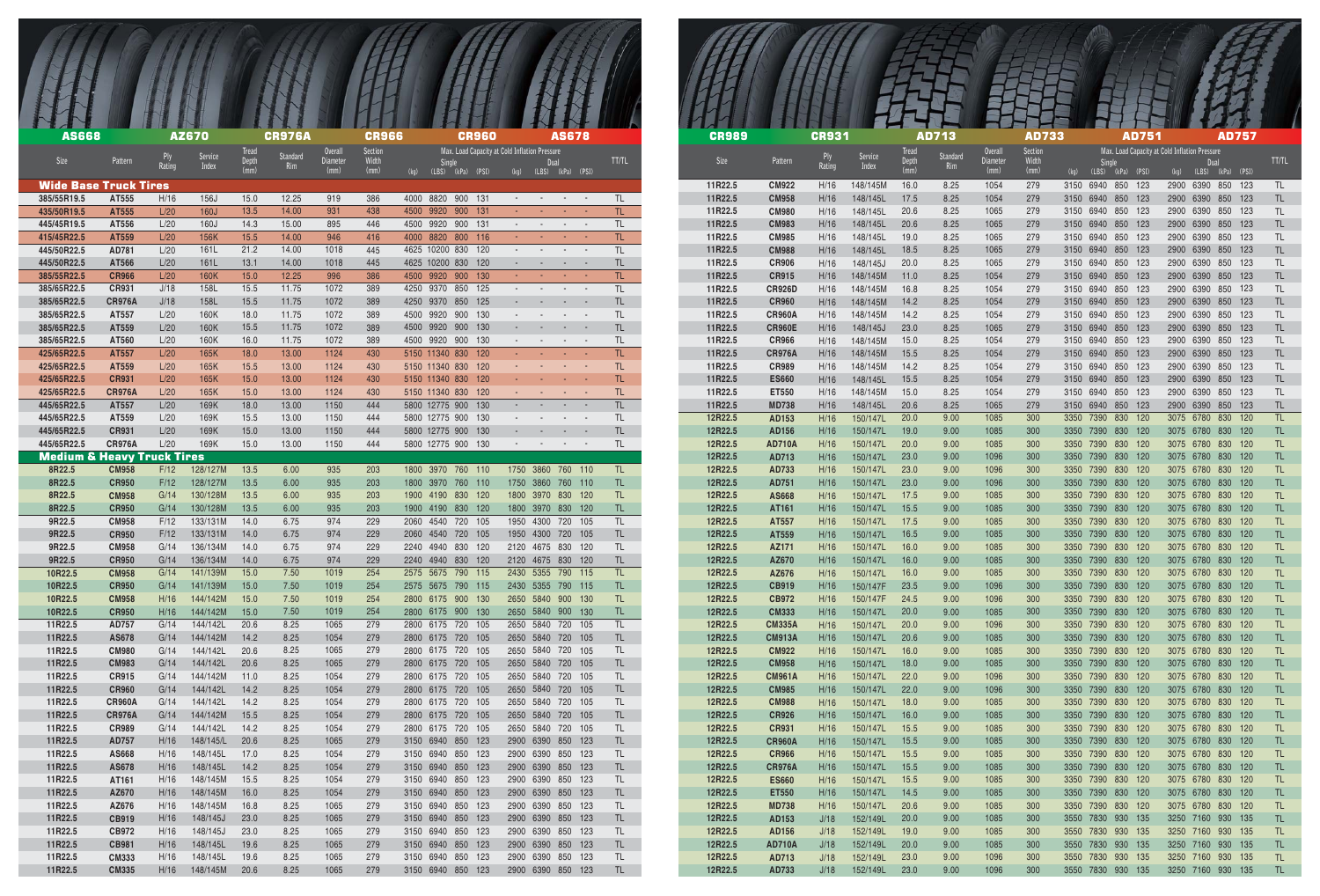| <b>CM335</b>               |                               | <b>AD710</b> |                      |                       | <b>AD153</b>    |                                           | <b>CM983</b>             | <b>AT566</b>                               | <b>AT559</b>                                                                             |            | <b>CR915</b>               |                              | <b>AT161</b>            |                      | <b>ES660</b>          |                 | <b>CR950</b>                       |                          | <b>CM958</b>                               |                                                       | <b>CR960A</b>     |
|----------------------------|-------------------------------|--------------|----------------------|-----------------------|-----------------|-------------------------------------------|--------------------------|--------------------------------------------|------------------------------------------------------------------------------------------|------------|----------------------------|------------------------------|-------------------------|----------------------|-----------------------|-----------------|------------------------------------|--------------------------|--------------------------------------------|-------------------------------------------------------|-------------------|
| Size                       | Pattern                       | Rating       | Service<br>Index     | <b>Tread</b><br>Depth | Standard<br>Rim | <b>Overall</b><br><b>Diameter</b><br>(mm) | Section<br>Width<br>(mm) | <b>Single</b><br>(kq)<br>(LBS) (kPa) (PSI) | Max. Load Capacity at Cold Inflation Pressure<br>Dual<br>$(LBS)$ $(kPa)$ $(PSI)$<br>(kq) | TT/TL      | Size                       | Pattern                      | Rating                  | Service<br>Index     | <b>Tread</b><br>Depth | Standard<br>Rim | <b>Overall</b><br>Diameter<br>(mm) | Section<br>Width<br>(mm) | <b>Single</b><br>(kq)<br>(LBS) (kPa) (PSI) | Max. Load Capacity at Cold Inflation Pressure<br>(kq) | (LBS) (kPa) (PSI) |
| 12R22.5                    | AD751                         | J/18         | 152/149L             | 23.0                  | 9.00            | 1096                                      | 300                      | 3550 7830 930 135                          | 3250 7160 930 135                                                                        | TL.        | 295/80R22.5                | <b>CR906</b>                 | H/16                    | 150/147M             | 19.0                  | 9.00            | 1050                               | 298                      | 3350 7390 830 120                          | 3075 6780 830 120                                     |                   |
| 12R22.5                    | AS668                         | J/18         | 152/149L             | 17.5                  | 9.00            | 1085                                      | 300                      | 3550 7830 930 135                          | 3250 7160 930 135                                                                        | TL.        | 295/80R22.5                | <b>CR926D</b>                | H/16                    | 150/147L             | 16.0                  | 9.00            | 1044                               | 298                      | 3350 7390 830 120                          | 3075 6780                                             | 830 120           |
| 12R22.5                    | AT161                         | J/18         | 152/149L             | 15.5                  | 9.00            | 1085                                      | 300                      | 3550<br>7830<br>930 135                    | 3250 7160<br>930 135                                                                     | TL.        | 295/80R22.5                | <b>CR931</b>                 | H/16                    | 150/147M             | 15.0                  | 9.00            | 1044                               | 298                      | 3350 7390 830 120                          | 3075 6780 830 120                                     |                   |
| 12R22.5<br>12R22.5         | AT557<br>AT559                | J/18<br>J/18 | 152/149L<br>152/149L | 17.5<br>16.5          | 9.00<br>9.00    | 1085<br>1085                              | 300<br>300               | 3550 7830 930 135<br>3550 7830<br>930 135  | 3250 7160 930 135<br>3250 7160 930 135                                                   | TL.<br>TL. | 295/80R22.5<br>295/80R22.5 | <b>CR960</b><br><b>CM997</b> | H/16<br>H 16            | 150/147M<br>150/147K | 15.0<br>20.6          | 9.00<br>9.00    | 1044<br>1050                       | 298<br>298               | 3350 7390<br>830 120<br>3350 7390 830 120  | 3075 6780<br>3075 6780 830 120                        | 830 120           |
| 12R22.5                    | AZ171                         | J/18         | 152/149L             | 16.0                  | 9.00            | 1085                                      | 300                      | 3550 7830 930 135                          | 3250 7160 930 135                                                                        | TL.        | 295/80R22.5                | <b>CR960E</b>                | H/16                    | 150/147J             | 23.0                  | 9.00            | 1050                               | 298                      | 3350 7390 830 120                          | 3075 6780 830 120                                     |                   |
| 12R22.5                    | AZ670                         | J/18         | 152/149L             | 16.0                  | 9.00            | 1085                                      | 300                      | 3550 7830 930 135                          | 3250 7160 930 135                                                                        | TL.        | 295/80R22.5                | <b>CR966</b>                 | H/16                    | 150/147M             | 15.0                  | 9.00            | 1044                               | 298                      | 3350 7390 830 120                          | 3075 6780 830 120                                     |                   |
| 12R22.5                    | AZ676                         | J/18         | 152/149L             | 16.0                  | 9.00            | 1085                                      | 300                      | 3550 7830 930 135                          | 3250 7160 930 135                                                                        | TL.        | 295/80R22.5                | <b>CR976A</b>                | H/16                    | 150/147M             | 15.0                  | 9.00            | 1044                               | 298                      | 3350 7390 830 120                          | 3075 6780 830 120                                     |                   |
| 12R22.5                    | <b>CB919</b>                  | J/18         | 152/149F             | 23.5                  | 9.00            | 1096                                      | 300                      | 3550 7830 930 135                          | 3250 7160 930 135                                                                        | TL.        | 295/80R22.5                | <b>ES660</b>                 | H/16                    | 150/147M             | 16.5                  | 9.00            | 1044                               | 298                      | 3350 7390 830 120                          | 3075 6780 830 120                                     |                   |
| 12R22.5                    | <b>CB972</b>                  | J/18         | 152/149F             | 24.5                  | 9.00            | 1096                                      | 300                      | 3550 7830 930 135                          | 3250 7160 930 135                                                                        | TL.        | 295/80R22.5                | <b>MD738</b>                 | H/16                    | 150/147L             | 20.6                  | 9.00            | 1050                               | 298                      | 3350 7390 830 120                          | 3075 6780 830 120                                     |                   |
| 12R22.5<br>12R22.5         | <b>CM333</b><br><b>CM335A</b> | J/18<br>J/18 | 152/149L<br>152/149L | 20.0<br>20.0          | 9.00<br>9.00    | 1085<br>1096                              | 300<br>300               | 3550 7830 930 135<br>3550 7830 930 135     | 3250 7160 930 135<br>3250 7160 930 135                                                   | TL.<br>TL. | 295/80R22.5<br>295/80R22.5 | AD153<br>AD156               | J/18<br>J/18            | 152/149L<br>152/149M | 19.0<br>19.0          | 9.00<br>9.00    | 1050<br>1050                       | 298<br>298               | 3550 7830 900 131<br>3550 7830 900 131     | 3250 7160 900 131<br>3250 7160 900 131                |                   |
| 12R22.5                    | <b>CM913A</b>                 | J/18         | 152/149L             | 20.6                  | 9.00            | 1085                                      | 300                      | 7830 930 135<br>3550                       | 3250 7160 930 135                                                                        | TL.        | 295/80R22.5                | AD733                        | J/18                    | 152/149L             | 20.6                  | 9.00            | 1050                               | 298                      | 3550 7830 900 131                          | 3250 7160 900 131                                     |                   |
| 12R22.5                    | <b>CM922</b>                  | J/18         | 152/149L             | 16.0                  | 9.00            | 1085                                      | 300                      | 3550 7830 930 135                          | 3250 7160 930 135                                                                        | TL.        | 295/80R22.5                | AS668                        | J/18                    | 152/149M             | 16.0                  | 9.00            | 1044                               | 298                      | 3550 7830 900 131                          | 3250 7160 900 131                                     |                   |
| 12R22.5                    | <b>CM958</b>                  | J/18         | 152/149L             | 18.0                  | 9.00            | 1085                                      | 300                      | 3550 7830 930 135                          | 3250 7160 930 135                                                                        | TL.        | 295/80R22.5                | AT161                        | J/18                    | 152/149M             | 15.0                  | 9.00            | 1044                               | 298                      | 3550 7830 900 131                          | 3250 7160 900 131                                     |                   |
| 12R22.5                    | <b>CM961A</b>                 | J/18         | 152/149L             | 22.0                  | 9.00            | 1096                                      | 300                      | 3550 7830 930 135                          | 3250 7160 930 135                                                                        | TL.        | 295/80R22.5                | AT559                        | J/18                    | 152/149L             | 15.5                  | 9.00            | 1044                               | 298                      | 3550 7830 900 131                          | 3250 7160 900 131                                     |                   |
| 12R22.5                    | <b>CM985</b>                  | J/18         | 152/149L             | 22.0                  | 9.00            | 1096                                      | 300                      | 3550 7830 930 135                          | 3250 7160<br>930 135                                                                     | TL.        | 295/80R22.5                | AZ171                        | J/18                    | 152/149M             | 16.0                  | 9.00            | 1044                               | 298                      | 3550 7830 900 131                          | 3250 7160                                             | 900 131           |
| 12R22.5<br>12R22.5         | <b>CM988</b><br><b>CR926</b>  | J/18<br>J/18 | 152/149L<br>152/149L | 18.0<br>16.0          | 9.00<br>9.00    | 1085<br>1085                              | 300<br>300               | 3550 7830 930 135<br>3550 7830 930 135     | 3250 7160 930 135<br>3250 7160 930 135                                                   | TL.<br>TL. | 295/80R22.5<br>295/80R22.5 | AZ670<br>AZ676               | J/18<br>J/18            | 152/149M<br>152/149L | 16.0<br>16.0          | 9.00<br>9.00    | 1044<br>1044                       | 298<br>298               | 3550 7830 900 131<br>3550 7830 900 131     | 3250 7160 900 131<br>3250 7160 900 131                |                   |
| 12R22.5                    | <b>CR931</b>                  | J/18         | 152/149L             | 15.5                  | 9.00            | 1085                                      | 300                      | 3550 7830 930 135                          | 3250 7160 930 135                                                                        | TL.        | 295/80R22.5                | <b>CM922</b>                 | J/18                    | 152/149M             | 16.0                  | 9.00            | 1044                               | 298                      | 3550 7830 900 131                          | 3250 7160 900 131                                     |                   |
| 12R22.5                    | <b>CR960A</b>                 | J/18         | 152/149L             | 15.5                  | 9.00            | 1085                                      | 300                      | 930 135<br>3550<br>7830                    | 3250 7160<br>930 135                                                                     | TL.        | 295/80R22.5                | <b>CM958</b>                 | J/18                    | 152/149M             | 18.0                  | 9.00            | 1044                               | 298                      | 3550 7830 900 131                          | 3250 7160 900 131                                     |                   |
| 12R22.5                    | <b>CR966</b>                  | J/18         | 152/149L             | 15.5                  | 9.00            | 1085                                      | 300                      | 3550 7830 930 135                          | 3250 7160 930 135                                                                        | TL.        | 295/80R22.5                | <b>CM961</b>                 | J/18                    | 152/149M             | 20.6                  | 9.00            | 1050                               | 298                      | 3550 7830 900 131                          | 3250 7160 900 131                                     |                   |
| 12R22.5                    | <b>CR976A</b>                 | J/18         | 152/149L             | 15.5                  | 9.00            | 1085                                      | 300                      | 3550 7830 930 135                          | 3250 7160 930 135                                                                        | TL.        | 295/80R22.5                | <b>CR906</b>                 | J/18                    | 152/149L             | 19.0                  | 9.00            | 1050                               | 298                      | 3550 7830 900 131                          | 3250 7160 900 131                                     |                   |
| 12R22.5                    | <b>ES660</b>                  | J/18         | 152/149L             | 15.5                  | 9.00            | 1085                                      | 300                      | 3550 7830 930 135                          | 3250 7160 930 135                                                                        | TL.        | 295/80R22.5                | <b>CR926D</b>                | J/18                    | 152/149L             | 16.0                  | 9.00            | 1044                               | 298                      | 3550 7830 900 131                          | 3250 7160 900 131                                     |                   |
| 12R22.5                    | <b>ET550</b>                  | J/18         | 152/149L             | 14.5                  | 9.00            | 1085                                      | 300                      | 3550 7830 930 135<br>3550 7830 930 135     | 3250 7160 930 135                                                                        | TL.        | 295/80R22.5                | <b>CR931</b>                 | J/18                    | 152/149M             | 15.0                  | 9.00            | 1044                               | 298                      | 3550 7830 900 131                          | 3250 7160 900 131                                     |                   |
| 12R22.5<br>13R22.5         | <b>MD738</b><br>AS668         | J/18<br>J/18 | 152/149L<br>156/151K | 20.6<br>18.0          | 9.00<br>9.75    | 1085<br>1124                              | 300<br>320               | 4000 8820 875 128                          | 3250 7160 930 135<br>3450 7610 875 128                                                   | TL.        | 295/80R22.5<br>295/80R22.5 | <b>CR960</b><br><b>CM997</b> | J/18<br>J <sub>18</sub> | 152/149M<br>152/149J | 15.0<br>20.6          | 9.00<br>9.00    | 1044<br>1050                       | 298<br>298               | 3550 7830 900 131<br>3550 7830 900 131     | 3250 7160 900 131<br>3250 7160 900 131                |                   |
| 13R22.5                    | <b>CM923</b>                  | J/18         | 156/151K             | 20.0                  | 9.75            | 1124                                      | 320                      | 4000 8820 875 128                          | 3450 7610 875 128                                                                        | TL.        | 295/80R22.5                | <b>CR960E</b>                | J/18                    | 152/149J             | 23.0                  | 9.00            | 1050                               | 298                      | 3550 7830 900 131                          | 3250 7160 900 131                                     |                   |
| 13R22.5                    | <b>CM958</b>                  | J/18         | 156/151K             | 20.0                  | 9.75            | 1124                                      | 320                      | 4000 8820 875 128                          | 3450 7610 875 128                                                                        | TL.        | 295/80R22.5                | <b>CR966</b>                 | J/18                    | 152/149M             | 15.0                  | 9.00            | 1044                               | 298                      | 3550 7830 900 131                          | 3250 7160 900 131                                     |                   |
| 13R22.5                    | <b>CR926</b>                  | J/18         | 156/151K             | 16.0                  | 9.75            | 1124                                      | 320                      | 4000 8820 875 128                          | 3450 7610 875 128                                                                        | TL.        | 295/80R22.5                | <b>CR976A</b>                | J/18                    | 152/149M             | 15.0                  | 9.00            | 1044                               | 298                      | 3550 7830 900 131                          | 3250 7160 900 131                                     |                   |
| 13R22.5                    | <b>ET550</b>                  | J/18         | 156/151K             | 16.0                  | 9.75            | 1124                                      | 320                      | 4000 8820 875 128                          | 3450 7610 875 128                                                                        | TL.        | 295/80R22.5                | <b>ES660</b>                 | J/18                    | 152/149L             | 16.5                  | 9.00            | 1044                               | 298                      | 3550 7830 900 131                          | 3250 7160 900 131                                     |                   |
| 255/70R22.5                | AZ670                         | H/16         | 140/137M             | 15.0                  | 7.50            | 930                                       | 255                      | 2500 5510 830 120                          | 2300 5070 830 120                                                                        | TL.        | 295/80R22.5                | <b>MD738</b>                 | J/18                    | 152/149L             | 20.6                  | 9.00            | 1050                               | 298                      | 3550 7830 900 131                          | 3250 7160 900 131                                     |                   |
| 255/70R22.5<br>255/70R22.5 | <b>CM958</b><br><b>CR976A</b> | H/16<br>H/16 | 140/137L<br>140/137M | 15.0<br>14.5          | 7.50<br>7.50    | 930<br>930                                | 255<br>255               | 2500 5510 830 120<br>2500 5510 830 120     | 2300 5070 830 120<br>2300 5070 830 120                                                   | TL.<br>TL. | 315/80R22.5<br>315/80R22.5 | AD153<br>AD156               | J/18<br>J/18            | 154/151M<br>156/153L | 20.0<br>19.0          | 9.00<br>9.00    | 1082<br>1082                       | 312<br>312               | 3750 8270 830 120<br>4000 8820 850 123     | 3450 7610 830 120<br>3650 8050 850 123                |                   |
| 275/70R22.5                | <b>CR906</b>                  | H/16         | 148/145J             | 20.0                  | 8.25            | 964                                       | 276                      | 3150 6940 900 130                          | 2900 6395 900 130                                                                        | TL         | 315/80R22.5                | <b>AD710A</b>                | J/18                    | 154/151M             | 20.6                  | 9.00            | 1082                               | 312                      | 3750 8270 830 120                          | 3450 7610 830 120                                     |                   |
| 275/70R22.5                | <b>CR960E</b>                 | H/16         | 148/145J             | 22.0                  | 8.25            | 964                                       | 276                      | 3150 6940 900 130                          | 2900 6395 900 130                                                                        | TL.        | 315/80R22.5                | AD713                        | J/18                    | 154/151M             | 22.5                  | 9.00            | 1082                               | 312                      | 3750 8270 830 120                          | 3450 7610 830 120                                     |                   |
| 275/70R22.5                | <b>CR976A</b>                 | H/16         | 148/145M             | 14.0                  | 8.25            | 958                                       | 276                      | 3150 6940 900 130                          | 2900 6395 900 130                                                                        | TL         | 315/80R22.5                | AD751                        | J/18                    | 154/151M             | 22.0                  | 9.00            | 1082                               | 312                      | 3750 8270 830 120                          | 3450 7610 830 120                                     |                   |
| 275/70R22.5                | <b>CR906</b>                  | J/18         | 152/148F             | 20.0                  | 8.25            | 964                                       | 276                      | 3550 7830 930 135                          | 3150 6940 930 135                                                                        | TL         | 315/80R22.5                | AS668                        | J/18                    | 154/151M             | 16.5                  | 9.00            | 1076                               | 312                      | 3750 8270 830 120                          | 3450 7610 830 120                                     |                   |
| 275/70R22.5                | <b>CR960E</b>                 | J/18         | 152/148J             | 22.0                  | 8.25            | 964                                       | 276                      | 3550 7830 930 135                          | 3150 6940 930 135                                                                        | TL.        | 315/80R22.5                | AT161                        | J/18                    | 154/151M             | 15.5                  | 9.00            | 1076                               | 312                      | 3750 8270 830 120                          | 3450 7610 830 120                                     |                   |
| 275/70R22.5<br>275/70R22.5 | <b>CR976A</b><br><b>MD738</b> | J/18<br>J/18 | 152/148J<br>152/148J | 14.0<br>18.0          | 8.25<br>8.25    | 958<br>964                                | 276<br>276               | 3550 7830 930 135<br>3550 7830 930 135     | 3150 6940 930 135<br>3150 6940 930 135                                                   | TL<br>TL.  | 315/80R22.5<br>315/80R22.5 | AT557<br>AT559               | J/18<br>J/18            | 154/151M<br>154/151M | 17.5<br>16.0          | 9.00<br>9.00    | 1076<br>1076                       | 312<br>312               | 3750 8270 830 120<br>3750 8270 830 120     | 3450 7610 830 120<br>3450 7610 830 120                |                   |
| 275/80R22.5                | <b>CR976A</b>                 | H/16         | 149/146M             | 14.0                  | 8.25            | 1012                                      | 276                      | 3250 7165 850 123                          | 3000 6610 850 123                                                                        | TL.        | 315/80R22.5                | AZ171                        | J/18                    | 154/151M             | 16.0                  | 9.00            | 1076                               | 312                      | 3750 8270 830 120                          | 3450 7610 830 120                                     |                   |
| 295/80R22.5                | AD153                         | H/16         | 150/147M             | 19.0                  | 9.00            | 1050                                      | 298                      | 3350 7390 830 120                          | 3075 6780 830 120                                                                        | TL.        | 315/80R22.5                | AZ676                        | J/18                    | 154/151M             | 16.0                  | 9.00            | 1076                               | 312                      | 3750 8270 830 120                          | 3450 7610 830 120                                     |                   |
| 295/80R22.5                | AD156                         | H/16         | 150/147M             | 19.0                  | 9.00            | 1050                                      | 298                      | 3350 7390 830 120                          | 3075 6780 830 120                                                                        | TL.        | 315/80R22.5                | <b>CM333</b>                 | J/18                    | 154/151M             | 20.6                  | 9.00            | 1082                               | 312                      | 3750 8270 830 120                          | 3450 7610 830 120                                     |                   |
| 295/80R22.5                | AD733                         | H/16         | 150/147M             | 20.6                  | 9.00            | 1050                                      | 298                      | 3350 7390 830 120                          | 3075 6780 830 120                                                                        | TL.        | 315/80R22.5                | <b>CM335</b>                 | J/18                    | 154/151M             | 20.6                  | 9.00            | 1082                               | 312                      | 3750 8270 830 120                          | 3450 7610 830 120                                     |                   |
| 295/80R22.5                | AS668                         | H/16         | 150/147M             | 16.0                  | 9.00            | 1044                                      | 298                      | 3350 7390 830 120                          | 3075 6780 830 120                                                                        | TL.        | 315/80R22.5                | <b>CM913A</b>                | J/18                    | 154/151M             | 19.0                  | 9.00            | 1082                               | 312                      | 3750 8270 830 120                          | 3450 7610 830 120                                     |                   |
| 295/80R22.5<br>295/80R22.5 | AT161<br>AT559                | H/16<br>H/16 | 150/147M<br>150/147M | 15.0<br>15.5          | 9.00<br>9.00    | 1044<br>1044                              | 298<br>298               | 3350 7390 830 120<br>3350 7390 830 120     | 3075 6780 830 120<br>3075 6780 830 120                                                   | TL.<br>TL. | 315/80R22.5<br>315/80R22.5 | <b>CM922</b><br><b>CM923</b> | J/18<br>J/18            | 154/151M<br>154/151M | 16.5<br>20.0          | 9.00<br>9.00    | 1076<br>1082                       | 312<br>312               | 3750 8270 830 120<br>3750 8270 830 120     | 3450 7610 830 120<br>3450 7610 830 120                |                   |
| 295/80R22.5                | AZ171                         | H/16         | 150/147M             | 16.0                  | 9.00            | 1044                                      | 298                      | 3350 7390 830 120                          | 3075 6780 830 120                                                                        | TL.        | 315/80R22.5                | <b>CM958</b>                 | J/18                    | 154/151M             | 18.0                  | 9.00            | 1082                               | 312                      | 3750 8270 830 120                          | 3450 7610 830 120                                     |                   |
| 295/80R22.5                | AZ670                         | H/16         | 150/147M             | 16.0                  | 9.00            | 1044                                      | 298                      | 3350 7390 830 120                          | 3075 6780 830 120                                                                        | TL.        | 315/80R22.5                | <b>CM961</b>                 | J/18                    | 154/151M             | 20.6                  | 9.00            | 1082                               | 312                      | 3750 8270 830 120                          | 3450 7610 830 120                                     |                   |
| 295/80R22.5                | AZ676                         | H/16         | 150/147M             | 16.0                  | 9.00            | 1044                                      | 298                      | 3350 7390 830 120                          | 3075 6780 830 120                                                                        | TL.        | 315/80R22.5                | <b>CM985</b>                 | J/18                    | 154/151M             | 22.0                  | 9.00            | 1082                               | 312                      | 3750 8270 830 120                          | 3450 7610 830 120                                     |                   |
| 295/80R22.5                | <b>CM922</b>                  | H/16         | 150/147M             | 16.0                  | 9.00            | 1044                                      | 298                      | 3350 7390 830 120                          | 3075 6780 830 120                                                                        | TL         | 315/80R22.5                | <b>CR926B</b>                | J/18                    | 154/151M             | 16.5                  | 9.00            | 1076                               | 312                      | 3750 8270 830 120                          | 3450 7610 830 120                                     |                   |
| 295/80R22.5                | <b>CM958</b>                  | H/16         | 150/147M             | 18.0                  | 9.00            | 1044                                      | 298                      | 3350 7390 830 120                          | 3075 6780 830 120                                                                        | TL         | 315/80R22.5                | <b>CR931</b>                 | J/18                    | 154/151M             | 15.0                  | 9.00            | 1076                               | 312                      | 3750 8270 830 120                          | 3450 7610 830 120                                     |                   |
| 295/80R22.5                | <b>CM961</b>                  | H/16         | 150/147M             | 20.6                  | 9.00            | 1050                                      | 298                      | 3350 7390 830 120                          | 3075 6780 830 120                                                                        | TL.        | 315/80R22.5                | <b>CR960</b>                 | J/18                    | 154/151M             | 15.0                  | 9.00            | 1076                               | 312                      | 3750 8270 830 120                          | 3450 7610 830 120                                     |                   |

| <b>CR915</b>               |                               | AT161           |                      | <b>ES660</b>          |              | CR9!                       |
|----------------------------|-------------------------------|-----------------|----------------------|-----------------------|--------------|----------------------------|
| <b>Size</b>                | Pattern                       | Ply             | <b>Service</b>       | <b>Tread</b><br>Depth | Standard     | <b>Overall</b><br>Diameter |
|                            |                               | Rating          | Index                | (mm)                  | Rim          | (mm)                       |
| 295/80R22.5<br>295/80R22.5 | <b>CR906</b><br><b>CR926D</b> | H/16<br>H/16    | 150/147M<br>150/147L | 19.0<br>16.0          | 9.00<br>9.00 | 1050<br>1044               |
| 295/80R22.5                | <b>CR931</b>                  | H/16            | 150/147M             | 15.0                  | 9.00         | 1044                       |
| 295/80R22.5                | <b>CR960</b>                  | H/16            | 150/147M             | 15.0                  | 9.00         | 1044                       |
| 295/80R22.5                | <b>CM997</b>                  | H 16            | 150/147K             | 20.6                  | 9.00         | 1050                       |
| 295/80R22.5                | <b>CR960E</b>                 | H/16            | 150/147J             | 23.0                  | 9.00         | 1050                       |
| 295/80R22.5                | <b>CR966</b>                  | H/16            | 150/147M             | 15.0                  | 9.00         | 1044                       |
| 295/80R22.5                | <b>CR976A</b>                 | H/16            | 150/147M             | 15.0                  | 9.00         | 1044                       |
| 295/80R22.5                | <b>ES660</b>                  | H/16            | 150/147M             | 16.5                  | 9.00         | 1044                       |
| 295/80R22.5                | <b>MD738</b>                  | H/16            | 150/147L             | 20.6                  | 9.00         | 1050                       |
| 295/80R22.5<br>295/80R22.5 | AD153                         | J/18            | 152/149L             | 19.0<br>19.0          | 9.00<br>9.00 | 1050                       |
| 295/80R22.5                | AD156<br>AD733                | J/18<br>J/18    | 152/149M<br>152/149L | 20.6                  | 9.00         | 1050<br>1050               |
| 295/80R22.5                | AS668                         | J/18            | 152/149M             | 16.0                  | 9.00         | 1044                       |
| 295/80R22.5                | AT161                         | J/18            | 152/149M             | 15.0                  | 9.00         | 1044                       |
| 295/80R22.5                | AT559                         | J/18            | 152/149L             | 15.5                  | 9.00         | 1044                       |
| 295/80R22.5                | AZ171                         | J/18            | 152/149M             | 16.0                  | 9.00         | 1044                       |
| 295/80R22.5                | AZ670                         | J/18            | 152/149M             | 16.0                  | 9.00         | 1044                       |
| 295/80R22.5                | AZ676                         | J/18            | 152/149L             | 16.0                  | 9.00         | 1044                       |
| 295/80R22.5                | <b>CM922</b>                  | J/18            | 152/149M             | 16.0                  | 9.00         | 1044                       |
| 295/80R22.5                | <b>CM958</b>                  | J/18            | 152/149M             | 18.0                  | 9.00         | 1044                       |
| 295/80R22.5                | <b>CM961</b>                  | J/18            | 152/149M             | 20.6                  | 9.00         | 1050                       |
| 295/80R22.5<br>295/80R22.5 | <b>CR906</b>                  | J/18            | 152/149L             | 19.0                  | 9.00         | 1050                       |
| 295/80R22.5                | <b>CR926D</b><br><b>CR931</b> | J/18<br>J/18    | 152/149L<br>152/149M | 16.0<br>15.0          | 9.00<br>9.00 | 1044<br>1044               |
| 295/80R22.5                | <b>CR960</b>                  | J/18            | 152/149M             | 15.0                  | 9.00         | 1044                       |
| 295/80R22.5                | <b>CM997</b>                  | J <sub>18</sub> | 152/149J             | 20.6                  | 9.00         | 1050                       |
| 295/80R22.5                | <b>CR960E</b>                 | J/18            | 152/149J             | 23.0                  | 9.00         | 1050                       |
| 295/80R22.5                | <b>CR966</b>                  | J/18            | 152/149M             | 15.0                  | 9.00         | 1044                       |
| 295/80R22.5                | <b>CR976A</b>                 | J/18            | 152/149M             | 15.0                  | 9.00         | 1044                       |
| 295/80R22.5                | <b>ES660</b>                  | J/18            | 152/149L             | 16.5                  | 9.00         | 1044                       |
| 295/80R22.5                | <b>MD738</b>                  | J/18            | 152/149L             | 20.6                  | 9.00         | 1050                       |
| 315/80R22.5                | AD153                         | J/18            | 154/151M             | 20.0                  | 9.00         | 1082                       |
| 315/80R22.5                | AD156                         | J/18            | 156/153L             | 19.0                  | 9.00         | 1082                       |
| 315/80R22.5<br>315/80R22.5 | <b>AD710A</b>                 | J/18            | 154/151M<br>154/151M | 20.6<br>22.5          | 9.00<br>9.00 | 1082<br>1082               |
| 315/80R22.5                | AD713<br>AD751                | J/18<br>J/18    | 154/151M             | 22.0                  | 9.00         | 1082                       |
| 315/80R22.5                | <b>AS668</b>                  | J/18            | 154/151M             | 16.5                  | 9.00         | 1076                       |
| 315/80R22.5                | AT161                         | J/18            | 154/151M             | 15.5                  | 9.00         | 1076                       |
| 315/80R22.5                | AT557                         | J/18            | 154/151M             | 17.5                  | 9.00         | 1076                       |
| 315/80R22.5                | AT559                         | J/18            | 154/151M             | 16.0                  | 9.00         | 1076                       |
| 315/80R22.5                | AZ171                         | J/18            | 154/151M             | 16.0                  | 9.00         | 1076                       |
| 315/80R22.5                | AZ676                         | J/18            | 154/151M             | 16.0                  | 9.00         | 1076                       |
| 315/80R22.5                | <b>CM333</b>                  | J/18            | 154/151M             | 20.6                  | 9.00         | 1082                       |
| 315/80R22.5                | <b>CM335</b>                  | J/18            | 154/151M             | 20.6                  | 9.00         | 1082                       |
| 315/80R22.5<br>315/80R22.5 | <b>CM913A</b>                 | J/18            | 154/151M             | 19.0                  | 9.00         | 1082                       |
| 315/80R22.5                | <b>CM922</b><br><b>CM923</b>  | J/18<br>J/18    | 154/151M<br>154/151M | 16.5<br>20.0          | 9.00<br>9.00 | 1076<br>1082               |
| 315/80R22.5                | <b>CM958</b>                  | J/18            | 154/151M             | 18.0                  | 9.00         | 1082                       |
| 315/80R22.5                | <b>CM961</b>                  | J/18            | 154/151M             | 20.6                  | 9.00         | 1082                       |
| 315/80R22.5                | <b>CM985</b>                  | J/18            | 154/151M             | 22.0                  | 9.00         | 1082                       |
| 315/80R22.5                | <b>CR926B</b>                 | J/18            | 154/151M             | 16.5                  | 9.00         | 1076                       |
| 315/80R22.5                | <b>CR931</b>                  | J/18            | 154/151M             | 15.0                  | 9.00         | 1076                       |
| 315/80R22.5                | <b>CR960</b>                  | J/18            | 154/151M             | 15.0                  | 9.00         | 1076                       |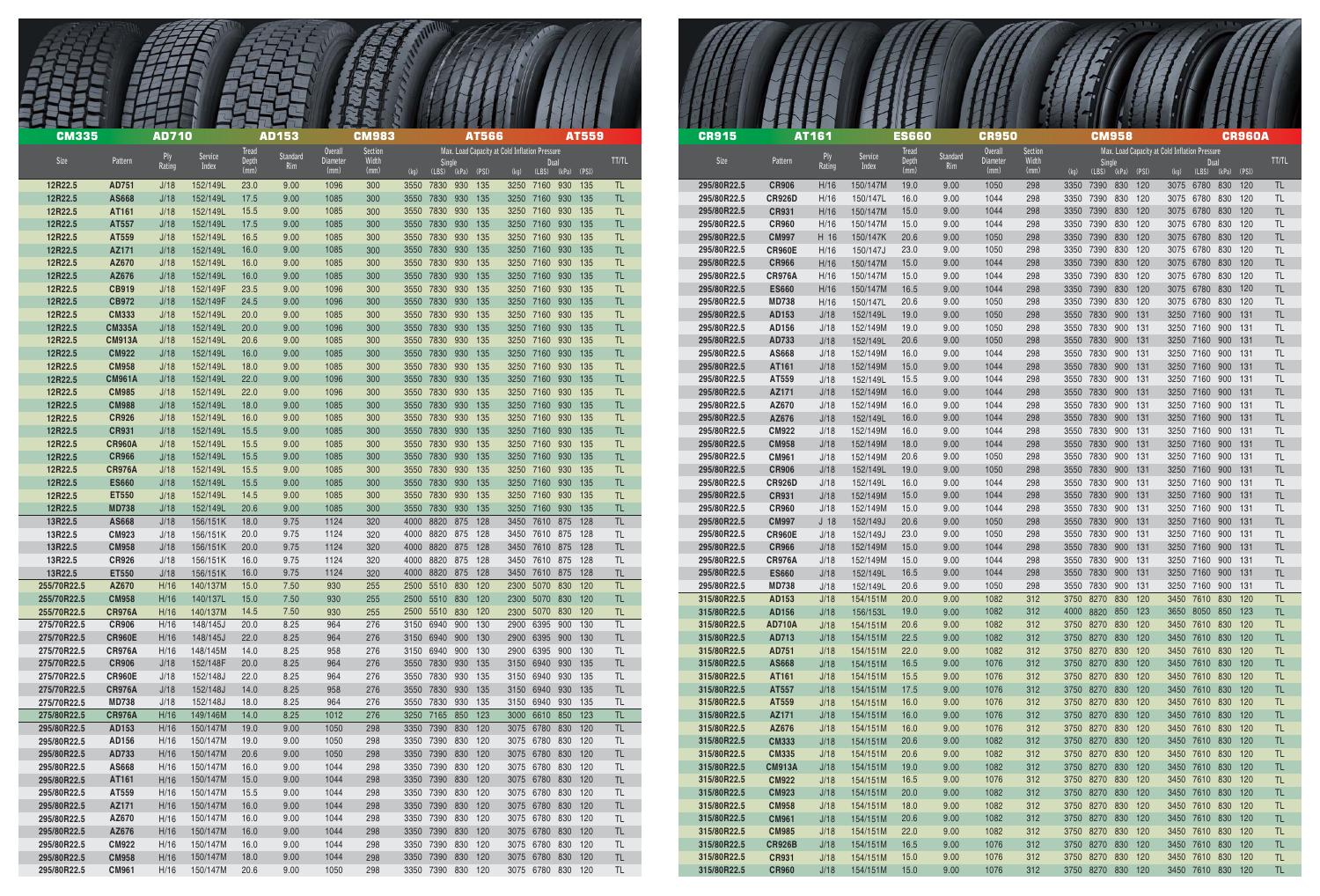| <b>MD752</b>               |                               | <b>CM912</b> |                           |              | <b>CM922</b>              |                            | <b>CM938</b>     |                                                     | AZ171 |                                               |      | <b>CM333</b> |            | <b>CM961</b>               |                                | <b>CM987</b>       |                                | <b>CM980</b> |                 |                            | <b>CM985</b>     | <b>CM986</b>                                    | <b>AD156</b>                                          |
|----------------------------|-------------------------------|--------------|---------------------------|--------------|---------------------------|----------------------------|------------------|-----------------------------------------------------|-------|-----------------------------------------------|------|--------------|------------|----------------------------|--------------------------------|--------------------|--------------------------------|--------------|-----------------|----------------------------|------------------|-------------------------------------------------|-------------------------------------------------------|
| Size                       | Pattern                       | Rating       | <b>Service</b><br>Index   | Depth        | Standard<br>Rim           | <b>Overall</b><br>Diameter | Section<br>Width | Single                                              |       | Max. Load Capacity at Cold Inflation Pressure | Dual |              | TT/TL      | Size                       | Pattern                        |                    | Service<br>Index               | Depth        | Standard<br>Rim | <b>Overall</b><br>Diameter | Section<br>Width | <b>Single</b>                                   | Max. Load Capacity at Cold Inflation Pressure<br>Dual |
| 315/80R22.5                | <b>CR960A</b>                 | J/18         | 154/151M                  | (mm)<br>15.0 | 9.00                      | (mm)<br>1076               | (mm)<br>312      | $(kq)$ $(LBS)$ $(kPa)$ $(PSI)$<br>3750 8270 830 120 |       | (kg) (LBS) (kPa) (PSI)<br>3450 7610 830 120   |      |              | TL.        | 11R24.5                    | <b>CM980</b>                   | H/16               | 149/146L                       | (mm)<br>20.6 | 8.25            | (mm)<br>1116               | (mm)<br>279      | $(kq)$ (LBS) $(kPa)$ (PSI)<br>3250 7160 830 120 | (kg) (LBS) (kPa) (PSI<br>3000 6610 830 120            |
| 315/80R22.5                | <b>CR966</b>                  | J/18         | 154/151M                  | 16.0         | 9.00                      | 1076                       | 312              | 3750 8270 830 120                                   |       | 3450 7610 830 120                             |      |              |            | 11R24.5                    | <b>CM983</b>                   | H/16               | 149/146L                       | 20.6         | 8.25            | 1116                       | 279              | 3250 7160 830 120                               | 3000 6610 830 120                                     |
| 315/80R22.5<br>315/80R22.5 | CR976A<br><b>ES660</b>        | J/18<br>J/18 | 154/151M<br>154/151M      | 16.0<br>15.5 | 9.00<br>9.00              | 1076<br>1076               | 312<br>312       | 3750 8270 830 120<br>3750 8270 830 120              |       | 3450 7610 830 120<br>3450 7610 830 120        |      |              | TL.<br>TL. | 11R24.5<br>11R24.5         | <b>CR926D</b><br><b>CR960</b>  | H/16<br>H/16       | 149/146L<br>149/146L           | 16.8<br>14.2 | 8.25<br>8.25    | 1104<br>1104               | 279<br>279       | 3250 7160 830 120<br>3250 7160 830 120          | 3000 6610 830 120<br>3000 6610 830 120                |
| 315/80R22.5                | <b>ET550</b>                  | J/18         | 154/151M                  | 15.0         | 9.00                      | 1076                       | 312              | 3750 8270 830 120                                   |       | 3450 7610 830 120                             |      |              | TL.        | 11R24.5                    | <b>CR960A</b>                  | H/16               | 149/146L                       | 14.2         | 8.25            | 1104                       | 279              | 3250 7160 830 120                               | 3000 6610 830 120                                     |
| 315/80R22.5<br>315/80R22.5 | <b>MD752</b><br><b>MD777</b>  | J/18         | 154/151M<br>154/151L      | 18.0<br>23.0 | 9.00                      | 1082<br>1082               | 312<br>312       | 3750 8270 830 120<br>3750 8270 830 120              |       | 3450 7610 830 120                             |      |              | TL.        | 11R24.5<br>11R24.5         | <b>CR989</b><br><b>MD738</b>   | H/16<br>H/16       | 149/146L<br>149/146L           | 15.0<br>22.6 | 8.25<br>8.25    | 1104<br>1116               | 279<br>279       | 3250 7160 830 120<br>3250 7160 830 120          | 3000 6610 830 120<br>3000 6610 830 120                |
| 315/80R22.5                | <b>AD710A</b>                 | J/18<br>L/20 | 157/154K                  | 20.6         | 9.00 <sub>1</sub><br>9.00 | 1082                       | 312              | 4125 9090 900 130                                   |       | 3450 7610 830 120<br>3750 8270 900 130        |      |              | TL.<br>TL. | 285/75R24.5                | <b>AD757</b>                   | G/14               | 144/141L                       | 20.6         | 8.25            | 1056                       | 283              | 2800 6175 760 110                               | 2575 5675 760 110                                     |
| 315/80R22.5                | AT557                         | L/20         | 157/154K                  | 17.5         | 9.00                      | 1076                       | 312              | 4125 9090 900 130                                   |       | 3750 8270 900 130                             |      |              | TL.        | 285/75R24.5                | AS678                          | G/14               | 144/141L                       | 14.2         | 8.25            | 1050                       | 283              | 2800 6175 760 110                               | 2575 5675 760 110                                     |
| 315/80R22.5<br>315/80R22.5 | AZ171<br><b>CM333</b>         | L/20<br>L/20 | 157/154K<br>157/154K      | 16.0<br>20.6 | 9.00<br>9.00              | 1076<br>1082               | 312<br>312       | 4125 9090 900 130<br>4125 9090 900 130              |       | 3750 8270 900 130<br>3750 8270 900 130        |      |              | TL.<br>TL. | 285/75R24.5<br>285/75R24.5 | <b>CM980</b><br><b>CM983</b>   | G/14<br>G/14       | 144/141L<br>144/141L           | 20.6<br>20.6 | 8.25<br>8.25    | 1056<br>1056               | 283<br>283       | 2800 6175 760 110<br>2800 6175 760 110          | 2575 5675 760 110<br>2575 5675 760 110                |
| 315/80R22.5                | <b>CM335</b>                  | L/20         | 157/154K                  | 20.6         | 9.00                      | 1082                       | 312              | 4125 9090 900 130                                   |       | 3750 8270 900 130                             |      |              | TL.        | 285/75R24.5                | <b>CR960A</b>                  | G/14               | 144/141L                       | 14.2         | 8.25            | 1050                       | 283              | 2800 6175 760 110                               | 2575 5675 760 110                                     |
| 315/80R22.5                | <b>CM913A</b>                 | L/20         | 157/154K                  | 19.0         | 9.00                      | 1082                       | 312              | 4125 9090 900 130                                   |       | 3750 8270 900 130                             |      |              | TL.        | 285/75R24.5                | <b>CR989</b>                   | G/14               | 144/141L                       | 15.0         | 8.25            | 1050                       | 283              | 2800 6175 760 110                               | 2575 5675 760 110                                     |
| 315/80R22.5<br>315/80R22.5 | <b>CM923</b><br><b>CM958</b>  | L/20<br>L/20 | 157/154K<br>157/154K      | 20.0<br>18.0 | 9.00<br>9.00              | 1082<br>1082               | 312<br>312       | 4125 9090 900 130<br>4125 9090 900 130              |       | 3750 8270 900 130<br>3750 8270 900 130        |      |              | TL.<br>TL. | 7.50R20<br>7.50R20         | <b>CR926</b><br><b>CR950</b>   | G/14<br>G/14       | 130/128L<br>130/128L           | 14.0<br>13.0 | 6.0<br>6.0      | 935<br>935                 | 215<br>215       | 1900 4190 830 120<br>1900 4190 830 120          | 1800 3970 830 120<br>1800 3970 830 120                |
| 315/80R22.5                | <b>CM961</b>                  | L/20         | 157/154K                  | 20.6         | 9.00                      | 1082                       | 312              | 4125 9090 900 130                                   |       | 3750 8270 900 130                             |      |              | TL.        | 8.25R20                    | AZ676                          | H/16               | 139/137K                       | 15.0         | 6.5             | 974                        | 236              | 2430 5360 930 135                               | 2300 5070 930 135                                     |
| 315/80R22.5                | <b>CM985</b>                  | L/20         | 157/154K                  | 22.0         | 9.00                      | 1082                       | 312              | 4125 9090 900 130                                   |       | 3750 8270 900 130                             |      |              | TL.        | 8.25R20                    | CB332                          | H/16               | 139/137E                       | 19.0         | 6.5             | 974                        | 236              | 2430 5360 930 135                               | 2300 5070 930 135                                     |
| 315/80R22.5<br>315/80R22.5 | CR926B<br><b>CR960</b>        | L/20<br>L/20 | 157/154K<br>157/154K      | 16.5<br>15.0 | 9.00<br>9.00              | 1076<br>1076               | 312<br>312       | 4125 9090 900 130<br>4125 9090 900 130              |       | 3750 8270 900 130<br>3750 8270 900 130        |      |              | TL.<br>TL. | 8.25R20<br>8.25R20         | CB981<br><b>CB995</b>          | H/16<br>H/16       | 139/137K<br>139/137K           | 17.0<br>16.0 | 6.5<br>6.5      | 974<br>974                 | 236<br>236       | 2430 5360 930 135<br>2430 5360 930 135          | 2300 5070 930 135<br>2300 5070 930 135                |
| 315/80R22.5                | <b>CR960A</b>                 | L/20         | 157/154K                  | 15.0         | 9.00                      | 1076                       | 312              | 4125 9090 900 130                                   |       | 3750 8270 900 130                             |      |              | TL.        | 8.25R20                    | CM913                          | H/16               | 139/137K                       | 16.5         | 6.5             | 974                        | 236              | 2430 5360 930 135                               | 2300 5070 930 135                                     |
| 315/80R22.5                | <b>CR966</b>                  | L/20         | 157/154K                  | 16.0         | 9.00                      | 1076                       | 312              | 4125 9090 900 130                                   |       | 3750 8270 900 130                             |      |              | TL.        | 8.25R20                    | <b>CM958</b>                   | H/16               | 139/137K                       | 14.0         | 6.5             | 974                        | 236              | 2430 5360 930 135                               | 2300 5070 930 135                                     |
| 315/80R22.5<br>295/60R22.5 | <b>CR976A</b><br><b>CM335</b> | L/20<br>H/16 | 157/154K<br>144/141M      | 16.0<br>19.0 | 9.00<br>9.00              | 1076<br>926                | 312<br>292       | 4125 9090 900 130<br>2800 6175 830 120              |       | 3750 8270 900 130<br>2575 5675 830 120        |      |              | TL.<br>TL. | 8.25R20<br>8.25R20         | <b>CM988</b><br><b>CM998</b>   | H/16<br>H/16       | 139/137K<br>139/137K           | 15.5<br>16.5 | 6.5<br>6.5      | 974<br>974                 | 236<br>236       | 2430 5360 930 135<br>2430 5360 930 135          | 2300 5070 930 135<br>2300 5070 930 135                |
| 295/60R22.5                | <b>CR966</b>                  | H/16         | 144/141M                  | 15.0         | 9.00                      | 926                        | 292              | 2800 6175 830 120                                   |       | 2575 5675 830 120                             |      |              | TL.        | 8.25R20                    | CR926                          | H/16               | 139/137K                       | 15.0         | 6.5             | 974                        | 236              | 2430 5360 930 135                               | 2300 5070 930 135                                     |
| 295/60R22.5                | <b>CM335</b>                  | J/18         | 150/147K                  | 19.0         | 9.00                      | 926                        | 292              | 3350 7390 900 131                                   |       | 3075 6780 900 131                             |      |              | TL.        | 8.25R20                    | <b>CR950</b>                   | H/16               | 139/137K                       | 14.0         | 6.5             | 974                        | 236              | 2430 5360 930 135                               | 2300 5070 930 135                                     |
| 295/60R22.5<br>315/60R22.5 | <b>CR966</b><br><b>CM335</b>  | J/18<br>J/18 | 150/147L<br>152/148M      | 15.0<br>18.0 | 9.00<br>9.75              | 926<br>950                 | 292<br>313       | 3350 7390 900 131<br>3550 7830 900 130              |       | 3075 6780 900 131<br>3150 6940 900 130        |      |              | TL.<br>TL. | 8.25R20<br>9.00R20         | <b>CR960E</b><br>CB972         | H/16<br>G/14       | 139/137K<br>141/139F           | 17.0<br>22.0 | 6.5<br>7.0      | 974<br>1019                | 236<br>259       | 2430 5360 930 135<br>2575 5675 790 115          | 2300 5070 930 135<br>2430 5355 790 115                |
| 315/60R22.5                | <b>CR966</b>                  | J/18         | 152/148M                  | 15.0         | 9.75                      | 950                        | 313              | 3550 7830 900 130                                   |       | 3150 6940 900 130                             |      |              | TL.        | 9.00R20                    | <b>CB981</b>                   | G/14               | 141/139K                       | 18.0         | 7.0             | 1019                       | 259              | 2575 5675 790 115                               | 2430 5355 790 115                                     |
| 315/70R22.5<br>315/70R22.5 | AD156                         | L/20         | 154/150L                  | 18.0         | 9.00                      | 1020                       | 312              | 3750 8250 900 130                                   |       | 3350 7390 900 130                             |      |              | TL.        | 9.00R20                    | CB995                          | G/14               | 141/139K                       | 17.0         | 7.0             | 1019                       | 259              | 2575 5675 790 115<br>2575 5675 790 115          | 2430 5355 790 115                                     |
| 315/70R22.5                | <b>CM335</b><br><b>CM985</b>  | L/20<br>L/20 | 154/150L<br>154/150L      | 18.0<br>20.5 | 9.00<br>9.00              | 1020<br>1020               | 312<br>312       | 3750 8270 900 130<br>3750 8270 900 130              |       | 3350 7390 900 130<br>3350 7390 900 130        |      |              | TL.<br>TL. | 9.00R20<br>9.00R20         | <b>CM922</b><br><b>CM998</b>   | G/14<br>G/14       | 141/139K<br>141/139K           | 15.0<br>17.0 | 7.0<br>7.0      | 1019<br>1019               | 259<br>259       | 2575 5675 790 115                               | 2430 5355 790 115<br>2430 5355 790 115                |
| 315/70R22.5                | <b>CR960A</b>                 | L/20         | 154/150L                  | 15.0         | 9.00                      | 1014                       | 312              | 3750 8270 900 130                                   |       | 3350 7390 900 130                             |      |              | TL.        | 9.00R20                    | <b>CR926</b>                   | G/14               | 141/139K                       | 15.0         | 7.0             | 1019                       | 259              | 2575 5675 790 115                               | 2430 5355 790 115                                     |
| 295/75R22.5<br>295/75R22.5 | AD757<br>AS678                | G/14<br>G/14 | 144/141L<br>144/141L 14.2 | 20.6         | 9.00                      | 1020<br>1014               | 298              | 2800 6175 760 110                                   |       | 2575 5675 760 110<br>2575 5675 760 110        |      |              | TL.        | 9.00R20<br>9.00R20         | CR976A<br>AZ676                | G/14<br>H/16       | 141/139K                       | 14.5<br>15.5 | 7.0             | 1019<br>1019               | 259              | 2575 5675 790 115                               | 2430 5355 790 115<br>2650 5840 900 130                |
| 295/75R22.5                | <b>CM980</b>                  | G/14         | 144/141L 20.6             |              | 9.00<br>9.00              | 1020                       | 298<br>298       | 2800 6175 760 110<br>2800 6175 760 110              |       | 2575 5675 760 110                             |      |              | TL.<br>TL. | 9.00R20                    | CB332                          | H/16               | 144/142K<br>144/142D           | 20.5         | 7.0<br>7.0      | 1019                       | 259<br>259       | 2800 6175 900 130<br>2800 6175 900 130          | 2650 5840 900 130                                     |
| 295/75R22.5                | <b>CM983</b>                  | G/14         | 144/141L                  | 20.6         | 9.00                      | 1020                       | 298              | 2800 6175 760 110 2575 5675 760 110                 |       |                                               |      |              | TL.        | 9.00R20                    | <b>CB972</b>                   | H/16               | 144/142F                       | 22.0         | 7.0             | 1019                       | 259              | 2800 6175 900 130                               | 2650 5840 900 130                                     |
| 295/75R22.5<br>295/75R22.5 | <b>CR915</b><br><b>CR960A</b> | G/14<br>G/14 | 144/141M<br>144/141L 14.2 | 11.0         | 9.00<br>9.00              | 1014<br>1014               | 298<br>298       | 2800 6175 760 110<br>2800 6175 760 110              |       | 2575 5675 760 110<br>2575 5675 760 110        |      |              | TL.<br>TL. | 9.00R20<br>9.00R20         | <b>CB981</b><br><b>CB995</b>   | H/16<br>H/16       | 144/142K<br>144/142K           | 18.0<br>17.0 | 7.0<br>7.0      | 1019<br>1019               | 259<br>259       | 2800 6175 900 130<br>2800 6175 900 130          | 2650 5840 900 130<br>2650 5840 900 130                |
| 295/75R22.5                | <b>CR989</b>                  | G/14         | 144/141L                  | 14.2         | 9.00                      | 1014                       | 298              | 2800 6175 760 110                                   |       | 2575 5675 760 110                             |      |              | TL.        | 9.00R20                    | <b>CM913</b>                   | H/16               | 144/142K 20.0                  |              | 7.0             | 1019                       | 259              | 2800 6175 900 130                               | 2650 5840 900 130                                     |
| 11R24.5                    | AD757                         | G/14         | 146/143L                  | 20.6         | 8.25                      | 1116                       | 279              | 3000 6610 720 105                                   |       | 2725 6005 720 105                             |      |              | TL.        | 9.00R20                    | <b>CM922</b>                   | H/16               | 144/142K                       | 15.0         | 7.0             | 1019                       | 259              | 2800 6175 900 130                               | 2650 5840 900 130                                     |
| 11R24.5<br>11R24.5         | AS678<br>CB972                | G/14<br>G/14 | 146/143L<br>146/143F      | 14.2<br>23.0 | 8.25<br>8.25              | 1104<br>1116               | 279<br>279       | 3000 6610 720 105<br>3000 6610 720 105              |       | 2725 6005 720 105<br>2725 6005 720 105        |      |              | TL.<br>TL. | 9.00R20<br>9.00R20         | <b>CM958</b><br><b>CM988</b>   | H/16<br>H/16       | 144/142K<br>144/142K           | 16.0<br>16.0 | 7.0<br>7.0      | 1019<br>1019               | 259<br>259       | 2800 6175 900 130<br>2800 6175 900 130          | 2650 5840 900 130<br>2650 5840 900 130                |
| 11R24.5                    | <b>CM973</b>                  | G/14         | 146/143L                  | 15.0         | 8.25                      | 1104                       | 279              | 3000 6610 720 105                                   |       | 2725 6005 720 105                             |      |              | TL.        | 9.00R20                    | <b>CM998</b>                   | H/16               | 144/142K                       | 17.0         | 7.0             | 1019                       | 259              | 2800 6175 900 130                               | 2650 5840 900 130                                     |
| 11R24.5                    | <b>CM980</b>                  | G/14         | 146/143L                  | 20.6         | 8.25                      | 1116                       | 279              | 3000 6610 720 105                                   |       | 2725 6005 720 105                             |      |              | TL.        | 9.00R20                    | <b>CR926</b>                   | H/16               | 144/142K                       | 15.0         | 7.0             | 1019                       | 259              | 2800 6175 900 130                               | 2650 5840 900 130                                     |
| 11R24.5<br>11R24.5         | <b>CM983</b><br><b>CR926D</b> | G/14<br>G/14 | 146/143L<br>146/143L      | 20.6<br>16.8 | 8.25<br>8.25              | 1116<br>1104               | 279<br>279       | 3000 6610 720 105<br>3000 6610 720 105              |       | 2725 6005 720 105<br>2725 6005 720 105        |      |              | TL.<br>TL. | 9.00R20<br>9.00R20         | <b>CR976A</b><br><b>CR976A</b> | H/16<br>H/16       | 144/142K<br>144/142L           | 14.5<br>14.5 | 7.0<br>7.0      | 1019<br>1019               | 259<br>259       | 2800 6175 900 130<br>2800 6175 900 130          | 2650 5840 900 130<br>2650 5840 900 130                |
| 11R24.5                    | <b>CR960</b>                  | G/14         | 146/143L                  | 14.2         | 8.25                      | 1104                       | 279              | 3000 6610 720 105                                   |       | 2725 6005 720 105                             |      |              | TL.        | 9.00R20                    | CB332                          | $H/16+$            | 144/142D                       | 20.5         | 7.0             | 1019                       | 259              | 2800 6175 900 130                               | 2650 5840 900 130                                     |
| 11R24.5                    | <b>CR960A</b>                 | G/14         | 146/143L                  | 14.2         | 8.25                      | 1104                       | 279              | 3000 6610 720 105                                   |       | 2725 6005 720 105                             |      |              | TL.        | 9.00R20                    | CB972                          | $H/16+$            | 144/142C                       | 22.0         | 7.0             | 1019                       | 259              | 2800 6175 900 130                               | 2650 5840 900 130                                     |
| 11R24.5<br>11R24.5         | <b>CR989</b><br><b>MD738</b>  | G/14<br>G/14 | 146/143L<br>146/143L      | 15.0<br>22.6 | 8.25<br>8.25              | 1104<br>1116               | 279<br>279       | 3000 6610 720 105<br>3000 6610 720 105              |       | 2725 6005 720 105<br>2725 6005 720 105        |      |              | TL.<br>TL  | 9.00R20<br>9.00R20         | <b>CM913</b><br><b>CM958</b>   | $H/16+$<br>$H/16+$ | 144/142J<br>144/142J           | 20.0<br>16.0 | 7.0<br>7.0      | 1019<br>1019               | 259<br>259       | 2800 6175 900 130<br>2800 6175 900 130          | 2650 5840 900 130<br>2650 5840 900 130                |
| 11R24.5                    | AD757                         | H/16         | 149/146L                  | 20.6         | 8.25                      | 1116                       | 279              | 3250 7160 830 120                                   |       | 3000 6610 830 120                             |      |              | TL.        | 9.00R20                    | <b>CM988</b>                   | $H/16+$            | 144/142J                       | 16.0         | 7.0             | 1019                       | 259              | 2800 6175 900 130                               | 2650 5840 900 130                                     |
| 11R24.5                    | AS678                         | H/16         | 149/146L                  | 14.2         | 8.25                      | 1104                       | 279              | 3250 7160 830 120                                   |       | 3000 6610 830 120                             |      |              | TL.        | 10.00R20                   | AS668                          | H/16               | 146/143K 17.0                  |              | 7.5             | 1054                       | 278              | 3000 6610 830 120                               | 2725 6005 830 120                                     |
| 11R24.5<br>11R24.5         | CB972<br><b>CM973</b>         | H/16<br>H/16 | 149/146F<br>149/146L      | 23.0<br>15.0 | 8.25<br>8.25              | 1116<br>1104               | 279<br>279       | 3250 7160 830 120<br>3250 7160 830 120              |       | 3000 6610 830 120<br>3000 6610 830 120        |      |              | TL.<br>TL  | 10.00R20<br>10.00R20       | AZ676<br><b>CB972</b>          | H/16<br>H/16       | 146/143K 16.0<br>146/143F 24.0 |              | 7.5<br>7.5      | 1054<br>1065               | 278<br>278       | 3000 6610 830 120<br>3000 6610 830 120          | 2725 6005 830 120<br>2725 6005 830 120                |
|                            |                               |              |                           |              |                           |                            |                  |                                                     |       |                                               |      |              |            |                            |                                |                    |                                |              |                 |                            |                  |                                                 |                                                       |

| <b>CM961</b>           |                               | <b>CM987</b>       |                      | <b>CM980</b><br><b>Tread</b> |                 | <b>Overall</b>   | <b>CM985</b><br><b>Section</b> |              |                  | <b>CM986</b>    |            | Max. Load Capacity at Cold Inflation Pressure |                        | <b>AD156</b>   |            |                        |
|------------------------|-------------------------------|--------------------|----------------------|------------------------------|-----------------|------------------|--------------------------------|--------------|------------------|-----------------|------------|-----------------------------------------------|------------------------|----------------|------------|------------------------|
| Size                   | Pattern                       | Ply<br>Rating      | Service<br>Index     | Depth<br>(mm)                | Standard<br>Rim | Diameter<br>(mm) | Width<br>(mm)                  | (kg)         | Single           | $(LBS)$ $(kPa)$ | (PSI)      | (kg)                                          | Dual<br>(LBS)          | (kPa)          | (PSI)      | <b>TT/TL</b>           |
| 11R24.5                | <b>CM980</b>                  | H/16               | 149/146L             | 20.6                         | 8.25            | 1116             | 279                            | 3250         | 7160             | 830             | 120        | 3000                                          | 6610                   | 830            | 120        | <b>TL</b>              |
| 11R24.5<br>11R24.5     | <b>CM983</b><br><b>CR926D</b> | H/16<br>H/16       | 149/146L<br>149/146L | 20.6<br>16.8                 | 8.25<br>8.25    | 1116<br>1104     | 279<br>279                     | 3250<br>3250 | 7160<br>7160     | 830<br>830      | 120<br>120 | 3000<br>3000                                  | 6610<br>6610           | 830<br>830     | 120<br>120 | <b>TL</b><br><b>TL</b> |
| 11R24.5                | <b>CR960</b>                  | H/16               | 149/146L             | 14.2                         | 8.25            | 1104             | 279                            | 3250         | 7160             | 830             | 120        | 3000                                          | 6610                   | 830            | 120        | <b>TL</b>              |
| 11R24.5                | <b>CR960A</b>                 | H/16               | 149/146L             | 14.2                         | 8.25            | 1104             | 279                            | 3250         | 7160             | 830             | 120        | 3000                                          | 6610                   | 830            | 120        | <b>TL</b>              |
| 11R24.5                | <b>CR989</b>                  | H/16               | 149/146L             | 15.0                         | 8.25            | 1104             | 279                            | 3250         | 7160             | 830             | 120        | 3000                                          | 6610                   | 830            | 120        | <b>TL</b>              |
| 11R24.5<br>285/75R24.5 | <b>MD738</b><br><b>AD757</b>  | H/16<br>G/14       | 149/146L<br>144/141L | 22.6<br>20.6                 | 8.25<br>8.25    | 1116<br>1056     | 279<br>283                     | 3250<br>2800 | 7160<br>6175     | 830<br>760      | 120<br>110 | 3000<br>2575                                  | 6610<br>5675           | 830<br>760     | 120<br>110 | <b>TL</b><br><b>TL</b> |
| 285/75R24.5            | <b>AS678</b>                  | G/14               | 144/141L             | 14.2                         | 8.25            | 1050             | 283                            | 2800         | 6175             | 760             | 110        | 2575                                          | 5675                   | 760            | 110        | TL                     |
| 285/75R24.5            | <b>CM980</b>                  | G/14               | 144/141L             | 20.6                         | 8.25            | 1056             | 283                            | 2800         | 6175             | 760             | 110        | 2575                                          | 5675                   | 760            | 110        | <b>TL</b>              |
| 285/75R24.5            | <b>CM983</b>                  | G/14               | 144/141L             | 20.6                         | 8.25            | 1056             | 283                            | 2800         | 6175             | 760             | 110        | 2575                                          | 5675                   | 760            | 110        | <b>TL</b>              |
| 285/75R24.5            | <b>CR960A</b>                 | G/14               | 144/141L             | 14.2<br>15.0                 | 8.25            | 1050             | 283                            | 2800<br>2800 | 6175<br>6175     | 760<br>760      | 110<br>110 | 2575<br>2575                                  | 5675<br>5675           | 760<br>760     | 110        | <b>TL</b>              |
| 285/75R24.5<br>7.50R20 | <b>CR989</b><br><b>CR926</b>  | G/14<br>G/14       | 144/141L<br>130/128L | 14.0                         | 8.25<br>6.0     | 1050<br>935      | 283<br>215                     | 1900         | 4190             | 830             | 120        | 1800                                          | 3970                   | 830            | 110<br>120 | <b>TL</b><br>TT        |
| 7.50R20                | <b>CR950</b>                  | G/14               | 130/128L             | 13.0                         | 6.0             | 935              | 215                            | 1900         | 4190             | 830             | 120        | 1800                                          | 3970                   | 830            | 120        | TT                     |
| 8.25R20                | AZ676                         | H/16               | 139/137K             | 15.0                         | 6.5             | 974              | 236                            | 2430         | 5360             | 930             | 135        | 2300                                          | 5070                   | 930            | 135        | <b>TT</b>              |
| 8.25R20                | <b>CB332</b>                  | H/16               | 139/137E             | 19.0                         | 6.5             | 974              | 236                            | 2430         | 5360             | 930             | 135        | 2300                                          | 5070                   | 930            | 135        | <b>TT</b>              |
| 8.25R20<br>8.25R20     | <b>CB981</b><br><b>CB995</b>  | H/16<br>H/16       | 139/137K<br>139/137K | 17.0<br>16.0                 | 6.5<br>6.5      | 974<br>974       | 236<br>236                     | 2430<br>2430 | 5360<br>5360     | 930<br>930      | 135<br>135 | 2300<br>2300                                  | 5070<br>5070           | 930<br>930     | 135<br>135 | <b>TT</b><br><b>TT</b> |
| 8.25R20                | <b>CM913</b>                  | H/16               | 139/137K             | 16.5                         | 6.5             | 974              | 236                            | 2430         | 5360             | 930             | 135        | 2300                                          | 5070                   | 930            | 135        | <b>TT</b>              |
| 8.25R20                | <b>CM958</b>                  | H/16               | 139/137K             | 14.0                         | 6.5             | 974              | 236                            | 2430         | 5360             | 930             | 135        | 2300                                          | 5070                   | 930            | 135        | <b>TT</b>              |
| 8.25R20                | <b>CM988</b>                  | H/16               | 139/137K             | 15.5                         | 6.5             | 974              | 236                            | 2430         | 5360             | 930             | 135        | 2300                                          | 5070                   | 930            | 135        | <b>TT</b>              |
| 8.25R20<br>8.25R20     | <b>CM998</b><br><b>CR926</b>  | H/16<br>H/16       | 139/137K<br>139/137K | 16.5<br>15.0                 | 6.5<br>6.5      | 974<br>974       | 236<br>236                     | 2430<br>2430 | 5360<br>5360     | 930<br>930      | 135<br>135 | 2300<br>2300                                  | 5070<br>5070           | 930<br>930     | 135<br>135 | <b>TT</b><br><b>TT</b> |
| 8.25R20                | <b>CR950</b>                  | H/16               | 139/137K             | 14.0                         | 6.5             | 974              | 236                            | 2430         | 5360             | 930             | 135        | 2300                                          | 5070                   | 930            | 135        | <b>TT</b>              |
| 8.25R20                | <b>CR960E</b>                 | H/16               | 139/137K             | 17.0                         | 6.5             | 974              | 236                            | 2430         | 5360             | 930             | 135        | 2300                                          | 5070                   | 930            | 135        | <b>TT</b>              |
| 9.00R20                | CB972                         | G/14               | 141/139F             | 22.0                         | 7.0             | 1019             | 259                            | 2575         | 5675             | 790             | 115        | 2430                                          | 5355                   | 790            | 115        | <b>TT</b>              |
| 9.00R20<br>9.00R20     | <b>CB981</b><br><b>CB995</b>  | G/14<br>G/14       | 141/139K<br>141/139K | 18.0<br>17.0                 | 7.0<br>7.0      | 1019<br>1019     | 259<br>259                     | 2575<br>2575 | 5675<br>5675     | 790<br>790      | 115<br>115 | 2430<br>2430                                  | 5355<br>5355           | 790<br>790     | 115<br>115 | TT<br>TT               |
| 9.00R20                | <b>CM922</b>                  | G/14               | 141/139K             | 15.0                         | 7.0             | 1019             | 259                            | 2575         | 5675             | 790             | 115        |                                               | 2430 5355              | 790            | 115        | TT                     |
| 9.00R20                | <b>CM998</b>                  | G/14               | 141/139K             | 17.0                         | 7.0             | 1019             | 259                            | 2575         | 5675             | 790             | 115        | 2430                                          | 5355                   | 790            | 115        | TT                     |
| 9.00R20                | <b>CR926</b>                  | G/14               | 141/139K             | 15.0                         | 7.0             | 1019             | 259                            | 2575         | 5675 790         |                 | 115        | 2430                                          | 5355                   | 790            | 115        | TT                     |
| 9.00R20<br>9.00R20     | <b>CR976A</b><br>AZ676        | G/14<br>H/16       | 141/139K<br>144/142K | 14.5<br>15.5                 | 7.0<br>7.0      | 1019<br>1019     | 259<br>259                     | 2575<br>2800 | 5675<br>6175 900 | 790             | 115<br>130 | 2430<br>2650                                  | 5355<br>5840           | 790 115<br>900 | 130        | TT<br>TT               |
| 9.00R20                | CB332                         | H/16               | 144/142D             | 20.5                         | 7.0             | 1019             | 259                            | 2800         | 6175 900         |                 | 130        |                                               | 2650 5840              | 900 130        |            | TT                     |
| 9.00R20                | CB972                         | H/16               | 144/142F             | 22.0                         | 7.0             | 1019             | 259                            | 2800         | 6175             | 900             | 130        | 2650                                          | 5840                   | 900            | 130        | TT                     |
| 9.00R20                | <b>CB981</b>                  | H/16               | 144/142K             | 18.0                         | 7.0             | 1019             | 259                            | 2800         | 6175             | 900             | 130        |                                               | 2650 5840              | 900 130        |            | TT                     |
| 9.00R20<br>9.00R20     | <b>CB995</b><br><b>CM913</b>  | H/16<br>H/16       | 144/142K<br>144/142K | 17.0<br>20.0                 | 7.0<br>7.0      | 1019<br>1019     | 259<br>259                     | 2800<br>2800 | 6175<br>6175     | 900<br>900      | 130<br>130 | 2650                                          | 5840<br>2650 5840      | 900<br>900     | 130<br>130 | TT<br>TT               |
| 9.00R20                | <b>CM922</b>                  | H/16               | 144/142K             | 15.0                         | 7.0             | 1019             | 259                            | 2800         | 6175             | 900             | 130        | 2650                                          | 5840                   | 900            | 130        | TT                     |
| 9.00R20                | <b>CM958</b>                  | H/16               | 144/142K             | 16.0                         | 7.0             | 1019             | 259                            | 2800         | 6175 900         |                 | 130        |                                               | 2650 5840              | 900            | 130        | TT                     |
| 9.00R20                | <b>CM988</b>                  | H/16               | 144/142K             | 16.0                         | 7.0             | 1019             | 259                            | 2800         | 6175 900         |                 | 130        |                                               | 2650 5840              | 900            | 130        | TT                     |
| 9.00R20                | <b>CM998</b>                  | H/16               | 144/142K             | 17.0                         | 7.0             | 1019             | 259                            | 2800         | 6175 900         |                 | 130        |                                               | 2650 5840              | 900            | 130        | TT                     |
| 9.00R20<br>9.00R20     | <b>CR926</b><br><b>CR976A</b> | H/16<br>H/16       | 144/142K<br>144/142K | 15.0<br>14.5                 | 7.0<br>7.0      | 1019<br>1019     | 259<br>259                     | 2800<br>2800 | 6175 900<br>6175 | 900             | 130<br>130 |                                               | 2650 5840<br>2650 5840 | 900<br>900     | 130<br>130 | TT<br>TT               |
| 9.00R20                | <b>CR976A</b>                 | H/16               | 144/142L             | 14.5                         | 7.0             | 1019             | 259                            | 2800         | 6175             | 900             | 130        | 2650                                          | 5840                   | 900            | 130        | TT                     |
| 9.00R20                | CB332                         | $H/16+$            | 144/142D             | 20.5                         | 7.0             | 1019             | 259                            | 2800         | 6175             | 900             | 130        | 2650                                          | 5840                   | 900            | 130        | TT                     |
| 9.00R20                | <b>CB972</b>                  | $H/16+$            | 144/142C             | 22.0                         | 7.0             | 1019             | 259                            | 2800         | 6175 900         |                 | 130        | 2650                                          | 5840                   | 900            | 130        | TT                     |
| 9.00R20<br>9.00R20     | <b>CM913</b><br><b>CM958</b>  | $H/16+$<br>$H/16+$ | 144/142J<br>144/142J | 20.0<br>16.0                 | 7.0<br>7.0      | 1019<br>1019     | 259<br>259                     | 2800<br>2800 | 6175<br>6175 900 | 900             | 130<br>130 | 2650<br>2650                                  | 5840<br>5840           | 900<br>900     | 130<br>130 | TT<br>TT               |
| 9.00R20                | <b>CM988</b>                  | $H/16+$            | 144/142J             | 16.0                         | 7.0             | 1019             | 259                            | 2800         | 6175             | 900             | 130        | 2650                                          | 5840                   | 900 130        |            | TT                     |
| 10.00R20               | AS668                         | H/16               | 146/143K             | 17.0                         | 7.5             | 1054             | 278                            | 3000         | 6610             | 830             | 120        | 2725                                          | 6005                   | 830 120        |            | <b>TT</b>              |
| 10.00R20               | AZ676                         | H/16               | 146/143K             | 16.0                         | 7.5             | 1054             | 278                            | 3000         | 6610             | 830             | 120        | 2725                                          | 6005                   | 830            | 120        | TT                     |
| 10.00R20               | <b>CB972</b>                  | H/16               | 146/143F             | 24.0                         | $7.5\,$         | 1065             | 278                            | 3000         | 6610 830         |                 | 120        |                                               | 2725 6005 830 120      |                |            | TT                     |

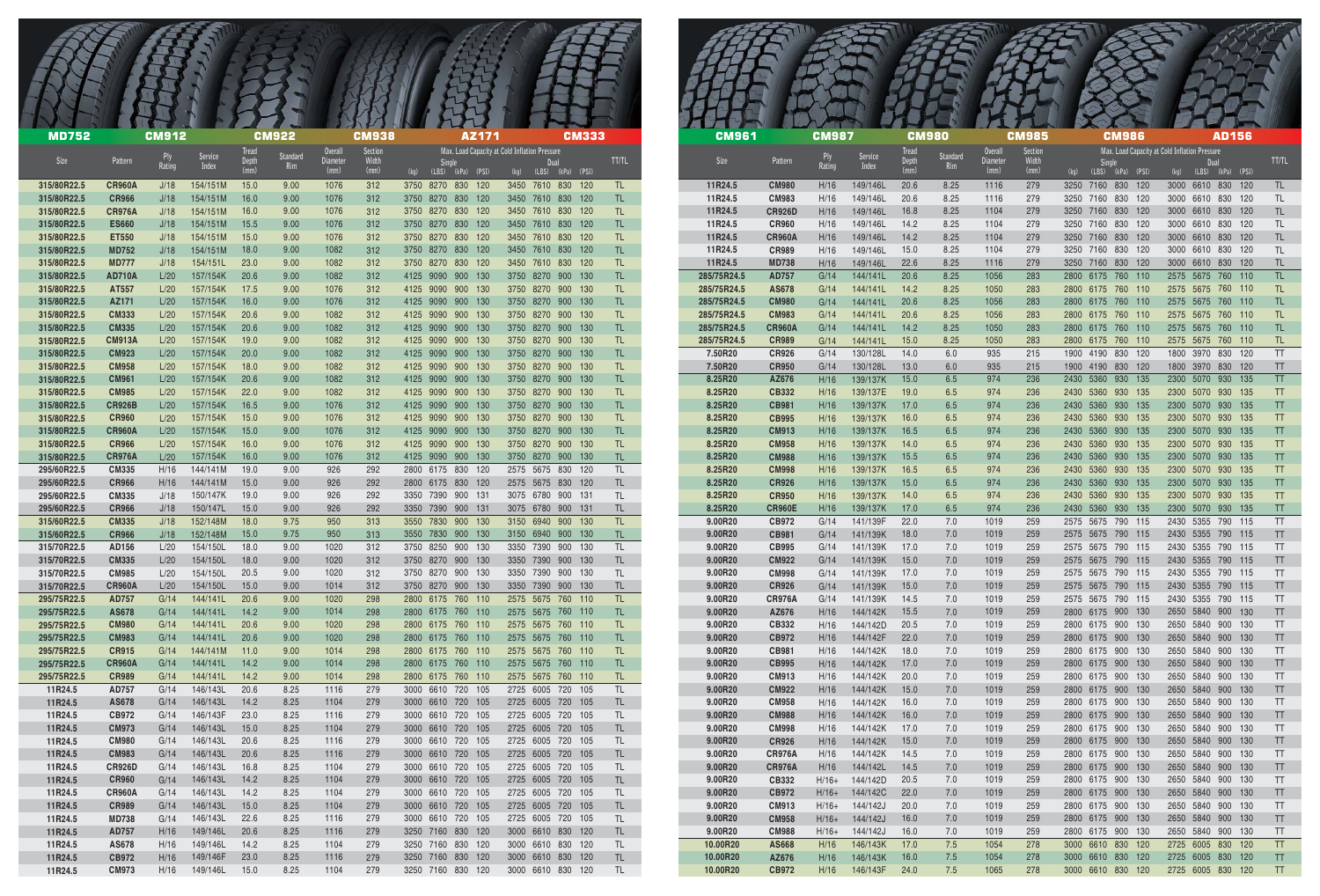| <b>ET550</b>         |                                | <b>AT560</b> |                      | AZ676                  |                 |                                    | <b>AT557</b>             | <b>MD738</b>                            | <b>MD777</b>                                                                       |                        |
|----------------------|--------------------------------|--------------|----------------------|------------------------|-----------------|------------------------------------|--------------------------|-----------------------------------------|------------------------------------------------------------------------------------|------------------------|
| Size                 | Pattern                        | Rating       | Service<br>Index     | Tread<br>Depth<br>(mm) | Standard<br>Rim | <b>Overall</b><br>Diameter<br>(mm) | Section<br>Width<br>(mm) | <b>Single</b><br>(kg) (LBS) (kPa) (PSI) | Max. Load Capacity at Cold Inflation Pressure<br>Dual<br>(LBS) (kPa) (PSI)<br>(kg) | TT/TL                  |
| 10.00R20             | <b>CB981</b>                   | H/16         | 146/143K             | 19.5                   | 7.5             | 1054                               | 278                      | 3000 6610 830 120                       | 2725 6005 830 120                                                                  | TT                     |
| 10.00R20             | <b>CB995</b>                   | H/16         | 146/143K             | 18.0                   | 7.5             | 1054                               | 278                      | 3000 6610 830 120                       | 2725 6005 830 120                                                                  | <b>TT</b>              |
| 10.00R20             | <b>CM913</b>                   | H/16         | 146/143K             | 20.0                   | 7.5             | 1054                               | 278                      | 3000 6610 830 120                       | 2725 6005 830 120                                                                  | <b>TT</b>              |
| 10.00R20<br>10.00R20 | <b>CM922</b><br><b>CM954</b>   | H/16<br>H/16 | 146/143K<br>146/143K | 15.0<br>16.0           | 7.5<br>7.5      | 1054<br>1054                       | 278<br>278               | 3000 6610 830 120<br>3000 6610 830 120  | 2725 6005 830 120<br>2725 6005 830 120                                             | <b>TT</b><br>TT.       |
| 10.00R20             | <b>CM958</b>                   | H/16         | 146/143K             | 15.0                   | 7.5             | 1054                               | 278                      | 3000 6610 830 120                       | 2725 6005 830 120                                                                  | <b>TT</b>              |
| 10.00R20             | <b>CM983</b>                   | H/16         | 146/143K             | 18.0                   | 7.5             | 1054                               | 278                      | 3000 6610 830 120                       | 2725 6005 830 120                                                                  | <b>TT</b>              |
| 10.00R20             | <b>CM985</b><br><b>CM988</b>   | H/16<br>H/16 | 146/143K<br>146/143K | 19.0                   | 7.5<br>7.5      | 1054                               | 278<br>278               | 3000 6610 830 120                       | 2725 6005 830 120                                                                  | <b>TT</b><br><b>TT</b> |
| 10.00R20<br>10.00R20 | <b>CM998</b>                   | H/16         | 146/143K             | 15.5<br>18.0           | 7.5             | 1054<br>1054                       | 278                      | 3000 6610 830 120<br>3000 6610 830 120  | 2725 6005 830 120<br>2725 6005 830 120                                             | <b>TT</b>              |
| 10.00R20             | <b>CR926B</b>                  | H/16         | 146/143K             | 16.0                   | 7.5             | 1054                               | 278                      | 3000 6610 830 120                       | 2725 6005 830 120                                                                  | <b>TT</b>              |
| 10.00R20             | <b>CR960E</b>                  | H/16         | 146/143K             | 19.0                   | 7.5             | 1054                               | 278                      | 3000 6610 830 120                       | 2725 6005 830 120                                                                  | <b>TT</b>              |
| 10.00R20<br>10.00R20 | <b>CR976A</b><br><b>CR976A</b> | H/16<br>H/16 | 146/143K<br>146/143L | 15.0<br>15.0           | 7.5<br>7.5      | 1054<br>1054                       | 278<br>278               | 3000 6610 830 120<br>3000 6610 830 120  | 2725 6005 830 120<br>2725 6005 830 120                                             | <b>TT</b><br><b>TT</b> |
| 10.00R20             | AS668                          | J/18         | 149/146J             | 17.0                   | 7.5             | 1054                               | 278                      | 3250 7160 930 135                       | 3000 6610 930 135                                                                  | <b>TT</b>              |
| 10.00R20             | AZ676                          | J/18         | 149/146J             | 16.0                   | 7.5             | 1054                               | 278                      | 3250 7160 930 135                       | 3000 6610 930 135                                                                  | <b>TT</b>              |
| 10.00R20             | CB332                          | J/18         | 149/146D             | 23.5                   | 7.5             | 1065                               | 278                      | 3250 7160 930 135                       | 3000 6610 930 135                                                                  | TT.                    |
| 10.00R20<br>10.00R20 | <b>CB972</b><br><b>CB981</b>   | J/18<br>J/18 | 149/146F<br>149/146J | 24.0<br>19.5           | 7.5<br>7.5      | 1065<br>1054                       | 278<br>278               | 3250 7160 930 135<br>3250 7160 930 135  | 3000 6610 930 135<br>3000 6610 930 135                                             | <b>TT</b><br>TT.       |
| 10.00R20             | <b>CB995</b>                   | J/18         | 149/146J             | 18.0                   | 7.5             | 1054                               | 278                      | 3250 7160 930 135                       | 3000 6610 930 135                                                                  | TT.                    |
| 10.00R20             | <b>CM913</b>                   | J/18         | 149/146J             | 20.0                   | 7.5             | 1054                               | 278                      | 3250 7160 930 135                       | 3000 6610 930 135                                                                  | TT.                    |
| 10.00R20             | <b>CM922</b>                   | J/18         | 149/146J             | 15.0                   | 7.5             | 1054                               | 278                      | 3250 7160 930 135                       | 3000 6610 930 135                                                                  | TT.                    |
| 10.00R20<br>10.00R20 | <b>CM954</b><br><b>CM958</b>   | J/18<br>J/18 | 149/146J<br>149/146J | 16.0<br>15.0           | 7.5<br>7.5      | 1054<br>1054                       | 278<br>278               | 3250 7160 930 135<br>3250 7160 930 135  | 3000 6610 930 135<br>3000 6610 930 135                                             | TT.<br><b>TT</b>       |
| 10.00R20             | <b>CM973</b>                   | J/18         | 149/146J             | 17.5                   | 7.5             | 1054                               | 278                      | 3250 7160 930 135                       | 3000 6610 930 135                                                                  | <b>TT</b>              |
| 10.00R20             | <b>CM983</b>                   | J/18         | 149/146J             | 18.0                   | 7.5             | 1054                               | 278                      | 3250 7160 930 135                       | 3000 6610 930 135                                                                  |                        |
| 10.00R20             | <b>CM985</b>                   | J/18         | 149/146J             | 19.0                   | 7.5             | 1054                               | 278                      | 3250 7160 930 135                       | 3000 6610 930 135                                                                  | <b>TT</b>              |
| 10.00R20             | <b>CM988</b>                   | J/18         | 149/146J             | 15.5                   | 7.5             | 1054                               | 278                      | 3250 7160 930 135                       | 3000 6610 930 135                                                                  | <b>TT</b>              |
| 10.00R20<br>10.00R20 | <b>CM998</b><br><b>CR926B</b>  | J/18<br>J/18 | 149/146J<br>149/146J | 18.0<br>16.0           | 7.5<br>7.5      | 1054<br>1054                       | 278<br>278               | 3250 7160 930 135<br>3250 7160 930 135  | 3000 6610 930 135<br>3000 6610 930 135                                             | TT.<br>TT.             |
| 10.00R20             | <b>CR960E</b>                  | J/18         | 149/146J             | 19.0                   | 7.5             | 1054                               | 278                      | 3250 7160 930 135                       | 3000 6610 930 135                                                                  | TT.                    |
| 10.00R20             | <b>CR976A</b>                  | J/18         | 149/146J             | 15.0                   | 7.5             | 1054                               | 278                      | 3250 7160 930 135                       | 3000 6610 930 135                                                                  | TT.                    |
| 11.00R20             | <b>CB981</b>                   | H/16         | 150/147K             | 20.5                   | 8.0             | 1085                               | 293                      | 3350 7390 830 120                       | 3075 6780 830 120                                                                  | TT                     |
| 11.00R20<br>11.00R20 | <b>CB995</b><br><b>CM913</b>   | H/16<br>H/16 | 150/147K<br>150/147K | 19.0<br>20.6           | 8.0<br>8.0      | 1085<br>1085                       | 293<br>293               | 3350 7390 830 120<br>3350 7390 830 120  | 3075 6780 830 120<br>3075 6780 830 120                                             | TT<br>TT               |
| 11.00R20             | <b>CM997</b>                   | H 16         | 150/147K             | 20.6                   | 8.0             | 1085                               | 293                      | 3350 7390 830 120                       | 3075 6780 830 120                                                                  | TT.                    |
| 11.00R20             | <b>CM922</b>                   | H/16         | 150/147K             | 16.0                   | 8.0             | 1085                               | 293                      | 3350 7390 830 120                       | 3075 6780 830 120                                                                  | TT.                    |
| 11.00R20             | <b>CM958</b>                   | H/16         | 150/147K             | 16.0                   | 8.0             | 1085                               | 293                      | 3350 7390 830 120                       | 3075 6780 830 120                                                                  | TT.                    |
| 11.00R20<br>11.00R20 | <b>CM988</b><br><b>CM998</b>   | H/16<br>H/16 | 150/147K<br>150/147K | 16.0<br>19.0           | 8.0<br>8.0      | 1085<br>1085                       | 293<br>293               | 3350 7390 830 120<br>3350 7390 830 120  | 3075 6780 830 120<br>3075 6780 830 120                                             | TT.<br>TT              |
| 11.00R20             | <b>CR926B</b>                  | H/16         | 150/147K             | 17.0                   | 8.0             | 1085                               | 293                      | 3350 7390 830 120                       | 3075 6780 830 120                                                                  | TT.                    |
| 11.00R20             | <b>CR926E</b>                  | H/16         | 150/147K             | 19.5                   | 8.0             | 1085                               | 293                      | 3350 7390 830 120                       | 3075 6780 830 120                                                                  | TT                     |
| 11.00R20             | <b>CR976A</b>                  | H/16         | 150/147K             | 15.5                   | 8.0             | 1085                               | 293                      | 3350 7390 830 120                       | 3075 6780 830 120                                                                  | TT                     |
| 11.00R20<br>11.00R20 | ET550<br>AD710                 | H/16<br>J/18 | 150/147K<br>152/149K | 15.0<br>19.0           | 8.0<br>8.0      | 1085<br>1085                       | 293<br>293               | 3350 7390 830 120<br>3550 7825 930 135  | 3075 6780 830 120<br>3250 7165 930 135                                             | TT<br>TT.              |
| 11.00R20             | AT559                          | J/18         | 152/149K             | 16.0                   | 8.0             | 1085                               | 293                      | 3550 7825 930 135                       | 3250 7165 930 135                                                                  | TT                     |
| 11.00R20             | AZ676                          | J/18         | 152/149K             | 16.0                   | 8.0             | 1085                               | 293                      | 3550 7825 930 135                       | 3250 7165 930 135                                                                  | TT.                    |
| 11.00R20             | CB332                          | J/18         | 152/149D             | 24.5                   | 8.0             | 1096                               | 293                      | 3550 7825 930 135                       | 3250 7165 930 135                                                                  | TT                     |
| 11.00R20<br>11.00R20 | <b>CB901</b><br><b>CB905</b>   | J/18<br>J/18 | 152/149J<br>152/149D | 21.0<br>24.5           | 8.0<br>8.0      | 1085<br>1096                       | 293<br>293               | 3550 7825 930 135<br>3550 7825 930 135  | 3250 7165 930 135<br>3250 7165 930 135                                             | TT<br>TT.              |
| 11.00R20             | <b>CB919</b>                   | J/18         | 152/149F             | 25.5                   | 8.0             | 1096                               | 293                      | 3550 7825 930 135                       | 3250 7165 930 135                                                                  | TT.                    |
| 11.00R20             | <b>CB972</b>                   | J/18         | 152/149F             | 24.5                   | 8.0             | 1096                               | 293                      | 3550 7825 930 135                       | 3250 7165 930 135                                                                  | TT.                    |
| 11.00R20             | <b>CB981</b>                   | J/18         | 152/149J             | 20.5                   | 8.0             | 1085                               | 293                      | 3550 7825 930 135                       | 3250 7165 930 135                                                                  | TT                     |
| 11.00R20             | <b>CB995A</b>                  | J/18         | 152/149J             | 17.5                   | 8.0             | 1085                               | 293                      | 3550 7825 930 135                       | 3250 7165 930 135                                                                  | TT                     |

| <b>CM913</b>         |                               | <b>CM923</b>    |                      | <b>Tread</b> | <b>CM973</b>    | <b>Overall</b> | <b>CM988</b><br>Section |              |                | <b>CM997</b> |            | Max. Load Capacity at Cold Inflation Pressure |                   | <b>CB999</b> |            |                        |
|----------------------|-------------------------------|-----------------|----------------------|--------------|-----------------|----------------|-------------------------|--------------|----------------|--------------|------------|-----------------------------------------------|-------------------|--------------|------------|------------------------|
| Size                 | Pattern                       | Ply<br>Rating   | Service<br>Index     | Depth        | Standard<br>Rim | Diameter       | Width                   |              | Single         |              |            |                                               | Dual              |              |            | <b>TT/TL</b>           |
|                      |                               |                 |                      | (mm)         |                 | (mm)           | (mm)                    | (kg)         | (LBS)          | (kPa)        | (PSI)      | (kg)                                          | (LBS)             | (kPa)        | (PSI)      |                        |
| 11.00R20             | <b>CM333</b>                  | J/18            | 152/149K             | 20.0         | 8.0             | 1085           | 293                     | 3550         | 7825           | 930          | 135        | 3250                                          | 7165              | 930          | 135        | <b>TT</b>              |
| 11.00R20<br>11.00R20 | <b>CM335</b><br><b>CM913A</b> | J/18<br>J/18    | 152/149K<br>152/149K | 20.0<br>18.6 | 8.0<br>8.0      | 1085<br>1085   | 293<br>293              | 3550<br>3550 | 7825<br>7825   | 930<br>930   | 135<br>135 | 3250<br>3250                                  | 7165<br>7165      | 930<br>930   | 135<br>135 | <b>TT</b><br><b>TT</b> |
| 11.00R20             | <b>CM997</b>                  | J <sub>18</sub> | 152/149J             | 20.6         | 8.0             | 1085           | 293                     | 3550         | 7825           | 930          | 135        | 3250                                          | 7165              | 930          | 135        | TT                     |
| 11.00R20             | <b>CM922</b>                  | J/18            | 152/149K             | 16.0         | 8.0             | 1085           | 293                     | 3550         | 7825           | 930          | 135        | 3250                                          | 7165              | 930          | 135        | TT                     |
| 11.00R20             | <b>CM958</b>                  | J/18            | 152/149K             | 16.0         | 8.0             | 1085           | 293                     | 3550         | 7825           | 930          | 135        | 3250                                          | 7165              | 930          | 135        | TT                     |
| 11.00R20             | <b>CM961</b>                  | J/18            | 152/149K             | 20.0         | 8.0             | 1085           | 293                     | 3550         | 7825           | 930          | 135        | 3250                                          | 7165              | 930          | 135        | <b>TT</b>              |
| 11.00R20             | <b>CM988</b>                  | J/18            | 152/149K             | 16.0         | 8.0             | 1085           | 293                     | 3550         | 7825           | 930          | 135        | 3250                                          | 7165              | 930          | 135        | TT                     |
| 11.00R20             | <b>CM998A</b>                 | J/18            | 152/149J             | 17.5         | 8.0             | 1085           | 293                     | 3550         | 7825           | 930          | 135        | 3250                                          | 7165              | 930          | 135        | TT                     |
| 11.00R20             | <b>CR926B</b>                 | J/18            | 152/149K             | 17.0         | 8.0             | 1085           | 293                     | 3550         | 7825           | 930          | 135        | 3250                                          | 7165              | 930          | 135        | TT                     |
| 11.00R20             | <b>CR926E</b>                 | J/18            | 152/149K             | 19.5         | 8.0             | 1085           | 293                     | 3550         | 7825           | 930          | 135        | 3250                                          | 7165              | 930          | 135        | TT                     |
| 11.00R20<br>11.00R20 | <b>CR976A</b>                 | J/18            | 152/149K<br>152/149K | 15.5<br>15.5 | 8.0<br>8.0      | 1085<br>1085   | 293<br>293              | 3550<br>3550 | 7825<br>7825   | 930<br>930   | 135<br>135 | 3250<br>3250                                  | 7165<br>7165      | 930<br>930   | 135<br>135 | <b>TT</b><br>TT        |
| 11.00R20             | <b>ES660</b><br>ET550         | J/18<br>J/18    | 152/149K             | 15.0         | 8.0             | 1085           | 293                     | 3550         | 7825           | 930          | 135        | 3250                                          | 7165              | 930          | 135        | TT                     |
| 12.00R20             | AD710                         | J/18            | 154/151K             | 21.0         | 8.5             | 1125           | 315                     | 3750         | 8270           | 830          | 120        | 3450                                          | 7610              | 830          | 120        | <b>TT</b>              |
| 12.00R20             | AZ676                         | J/18            | 154/151K             | 17.5         | 8.5             | 1125           | 315                     | 3750         | 8270           | 830          | 120        | 3450                                          | 7610              | 830          | 120        | <b>TT</b>              |
| 12.00R20             | <b>CB332</b>                  | J/18            | 154/151D             | 25.5         | 8.5             | 1136           | 315                     | 3750         | 8270           | 830          | 120        | 3450                                          | 7610              | 830          | 120        | <b>TT</b>              |
| 12.00R20             | <b>CB901</b>                  | J/18            | 154/151F             | 22.0         | 8.5             | 1125           | 315                     | 3750         | 8270           | 830          | 120        | 3450                                          | 7610              | 830          | 120        | <b>TT</b>              |
| 12.00R20             | <b>CB905</b>                  | J/18            | 154/151D             | 24.5         | 8.5             | 1136           | 315                     | 3750         | 8270           | 830          | 120        | 3450                                          | 7610              | 830          | 120        | <b>TT</b>              |
| 12.00R20             | <b>CB919</b>                  | J/18            | 154/151F             | 25.5         | 8.5             | 1136           | 315                     | 3750         | 8270           | 830          | 120        | 3450                                          | 7610              | 830          | 120        | <b>TT</b>              |
| 12.00R20             | <b>CB972</b>                  | J/18            | 154/151F             | 25.5         | 8.5             | 1136           | 315                     | 3750         | 8270           | 830          | 120        | 3450                                          | 7610              | 830          | 120        | <b>TT</b>              |
| 12.00R20             | <b>CB981</b>                  | J/18            | 154/151K             | 20.5         | 8.5             | 1125           | 315                     | 3750         | 8270           | 830          | 120        | 3450                                          | 7610              | 830          | 120        | TT                     |
| 12.00R20<br>12.00R20 | <b>CB995</b><br><b>CM333</b>  | J/18<br>J/18    | 154/151K<br>154/151K | 20.0<br>21.0 | 8.5<br>8.5      | 1125<br>1125   | 315<br>315              | 3750<br>3750 | 8270<br>8270   | 830<br>830   | 120<br>120 | 3450<br>3450                                  | 7610<br>7610      | 830<br>830   | 120<br>120 | TT<br>TT               |
| 12.00R20             | <b>CM335</b>                  | J/18            | 154/151K             | 21.0         | 8.5             | 1125           | 315                     | 3750         | 8270           | 830          | 120        | 3450                                          | 7610              | 830          | 120        | <b>TT</b>              |
| 12.00R20             | <b>CM913A</b>                 | J/18            | 154/151K             | 19.0         | 8.5             | 1125           | 315                     | 3750         | 8270           | 830          | 120        | 3450                                          | 7610              | 830          | 120        | TT                     |
| 12.00R20             | <b>CM922</b>                  | J/18            | 154/151K             | 17.0         | 8.5             | 1125           | 315                     | 3750         | 8270           | 830          | 120        | 3450                                          | 7610              | 830          | 120        | <b>TT</b>              |
| 12.00R20             | <b>CM958</b>                  | J/18            | 154/151K             | 17.0         | 8.5             | 1125           | 315                     | 3750         | 8270           | 830          | 120        | 3450                                          | 7610              | 830          | 120        | TT                     |
| 12.00R20             | <b>CM961</b>                  | J/18            | 154/151K             | 21.0         | 8.5             | 1125           | 315                     | 3750         | 8270           | 830          | 120        | 3450                                          | 7610              | 830          | 120        | TT                     |
| 12.00R20             | <b>CM988</b>                  | J/18            | 154/151K             | 17.0         | 8.5             | 1125           | 315                     | 3750         | 8270           | 830          | 120        |                                               | 3450 7610         | 830          | 120        | TT                     |
| 12.00R20             | <b>CM998</b>                  | J/18            | 154/151K             | 20.5         | 8.5             | 1125           | 315                     | 3750         | 8270           | 830          | 120        | 3450                                          | 7610              | 830          | 120        | TT                     |
| 12.00R20<br>12.00R20 | <b>CM998</b><br><b>CR926</b>  | J/18<br>J/18    | 154/151K<br>154/151K | 20.0<br>17.5 | 8.5<br>8.5      | 1125<br>1125   | 315<br>315              | 3750<br>3750 | 8270<br>8270   | 830<br>830   | 120<br>120 | 3450                                          | 7610<br>3450 7610 | 830<br>830   | 120<br>120 | TT<br><b>TT</b>        |
| 12.00R20             | <b>CR926E</b>                 | J/18            | 154/151J             | 20.5         | 8.5             | 1125           | 315                     | 3750         | 8270           | 830          | 120        | 3450                                          | 7610              | 830          | 120        | <b>TT</b>              |
| 12.00R20             | <b>CR976A</b>                 | J/18            | 154/151K             | 17.0         | 8.5             | 1125           | 315                     | 3750         | 8270           | 830          | 120        | 3450                                          | 7610              | 830          | 120        | <b>TT</b>              |
| 12.00R20             | <b>ET550</b>                  | J/18            | 154/151K             | 16.5         | 8.5             | 1125           | 315                     | 3750         | 8270           | 830          | 120        | 3450                                          | 7610              | 830          | 120        | <b>TT</b>              |
| 12.00R20             | <b>EZ356</b>                  | J/18            | 154/151F             | 24.0         | 8.5             | 1136           | 315                     | 3750         | 8270           | 830          | 120        | 3450                                          | 7610              | 830          | 120        | TT                     |
| 12.00R20             | <b>CB995</b>                  | L/20            | 156/153J             | 20.0         | 8.5             | 1125           | 315                     | 4000         | 8820           | 900          | 131        | 3650                                          | 8050              | 900          | 131        | <b>TT</b>              |
| 12.00R20             | <b>CM913</b>                  | L/20            | 156/153J             | 22.0         | 8.5             | 1125           | 315                     | 4000         | 8820           | 900          | 131        | 3650                                          | 8050              | 900          | 131        | TT                     |
| 12.00R20             | <b>CM998</b>                  | L/20            | 156/153J             | 20.5         | 8.5             | 1125           | 315                     | 4000         | 8820<br>8820   | 900          | 131        | 3650                                          | 8050              | 900          | 131        | TT                     |
| 12.00R20<br>12.00R20 | <b>CR926</b><br><b>EZ356</b>  | L/20<br>L/20    | 156/153J<br>156/153C | 17.5<br>24.0 | 8.5<br>8.5      | 1125<br>1136   | 315<br>315              | 4000<br>4000 | 8820           | 900<br>900   | 131<br>131 | 3650<br>3650                                  | 8050<br>8050      | 900<br>900   | 131<br>131 | TT<br>TT               |
| 12.00R20             | <b>CM913A</b>                 | L/20            | 156/153J             | 19.0         | 8.5             | 1125           | 315                     | 4000         | 8820           | 900          | 131        | 3650                                          | 8050              | 900          | 131        | TT                     |
| 14.00R20             | <b>CB999</b>                  | J/18            | 161/158K             | 19.5         | 10.00           | 1240           | 375                     |              | 4625 10200 690 |              | 100        |                                               | 4250 9370         | 690          | 100        | TT                     |
| 14.00R20             | <b>CB999</b>                  | L/20            | 164/161J             | 19.5         | 10.00           | 1240           | 375                     |              | 5000 11030 790 |              | 114        |                                               | 4625 10200 790    |              | 114        | TT                     |
| 12.00R24             | <b>CB332</b>                  | J/18            | 158/155F             | 25.5         | 8.5             | 1226           | 315                     | 4250         | 9370           | 830          | 120        |                                               | 3875 8550         | 830          | 120        | TT                     |
| 12.00R24             | <b>CB972</b>                  | J/18            | 158/155F             | 25.0         | 8.5             | 1226           | 315                     | 4250         | 9370           | 830          | 120        | 3875                                          | 8550              | 830          | 120        | TT                     |
| 12.00R24             | <b>CB972E</b>                 | J/18            | 158/155F             | 32.0         | 8.5             | 1238           | 315                     | 4250         | 9370           | 830          | 120        | 3875                                          | 8550              | 830          | 120        | TT                     |
| 12.00R24             | <b>CM912</b>                  | J/18            | 158/155K             | 19.0         | 8.5             | 1226           | 315                     | 4250         | 9370           | 830          | 120        | 3875                                          | 8550              | 830          | 120        | TT                     |
| 12.00R24<br>12.00R24 | <b>CM913A</b><br><b>CR926</b> | J/18            | 158/155K             | 19.0<br>16.0 | 8.5<br>8.5      | 1226<br>1226   | 315<br>315              | 4250<br>4250 | 9370<br>9370   | 830<br>830   | 120<br>120 | 3875<br>3875                                  | 8550<br>8550      | 830<br>830   | 120<br>120 | TT<br><b>TT</b>        |
| 12.00R24             | <b>CR926B</b>                 | J/18<br>J/18    | 158/155K<br>158/155K | 19.0         | 8.5             | 1226           | 315                     | 4250         | 9370           | 830          | 120        | 3875                                          | 8550              | 830          | 120        | <b>TT</b>              |
| 12.00R24             | <b>MD752</b>                  | J/18            | 158/155K             | 16.0         | 8.5             | 1226           | 315                     | 4250         | 9370           | 830          | 120        | 3875                                          | 8550              | 830          | 120        | <b>TT</b>              |
| 12.00R24             | <b>CB332</b>                  | L/20            | 160/157C             | 25.5         | 8.5             | 1226           | 315                     | 4500         | 9920           | 900          | 131        | 4125                                          | 9090              | 900          | 131        | <b>TT</b>              |